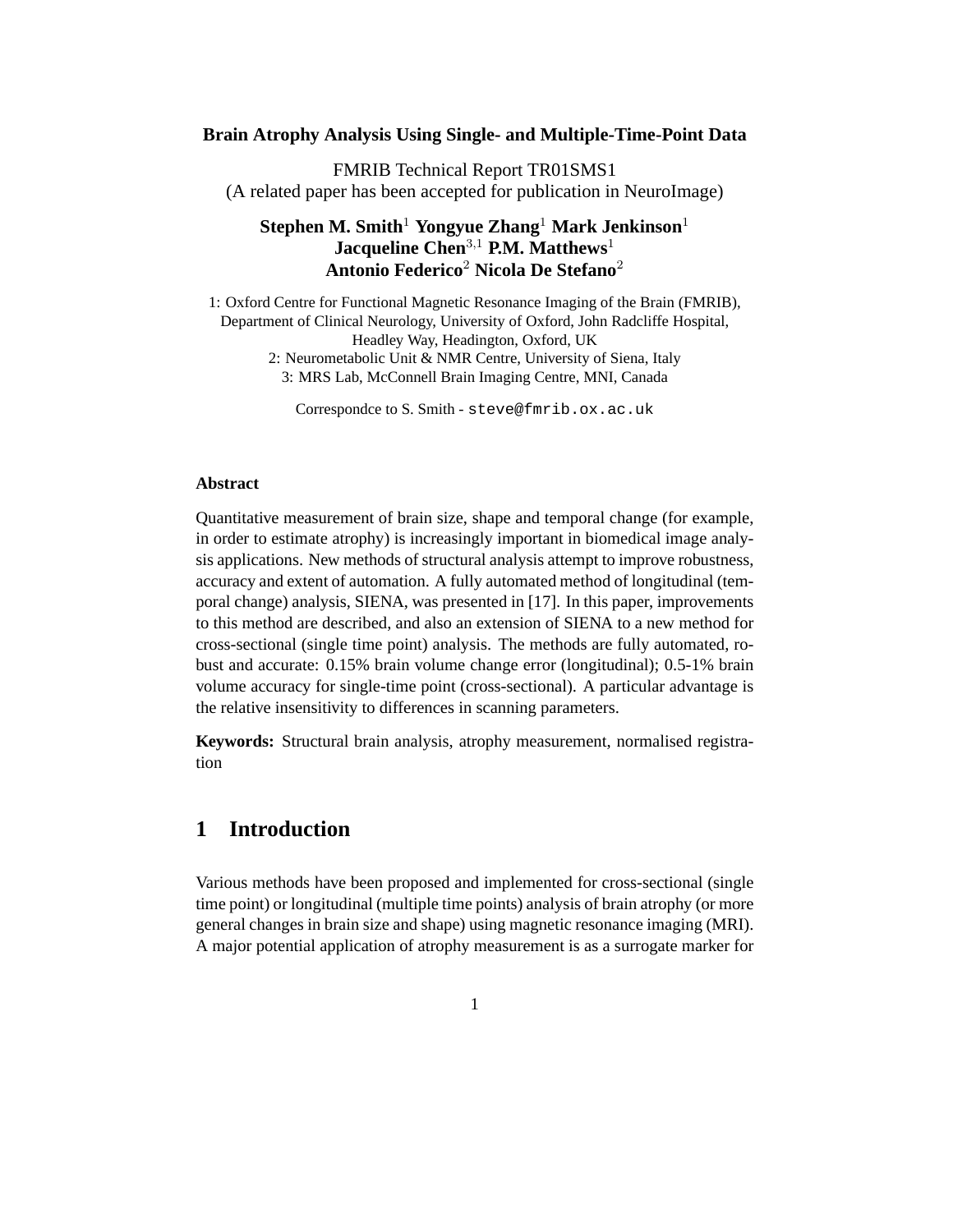the progression of neuro-degenerative diseases such as Alzheimer's disease, or of diseases with secondary neuronal or axonal injury, such as multiple sclerosis.

Cross-sectional methods (e.g., [3]) work by measuring brain tissue volume - normally white plus grey matter - and comparing this against a normalisation volume normally either brain tissue plus cerebrospinal fluid (CSF) volume, or intra-cranial volume. Longitudinal methods (e.g., [4, 9]) typically register (align) two scans separated in time and find regions of change. In general, cross-sectional analysis tends to incur higher measurement error than longitudinal analysis. This is related mainly to the practical difference between integrated (cross-sectional) and differential (longitudinal) measurement of change. Although many data sets do contain multiple time point measurements, there are also situations where only single time points are available, or where the question of interest relates to "absolute" atrophy rather than its rate.

This paper presents completely automated longitudinal and cross-sectional measurement methods named respectively SIENA (Structural Image Evaluation, using Normalisation, of Atrophy) and SIENAX (an adaptation of SIENA for crosssectional measurement).

SIENA performs segmentation of brain from non-brain tissue in the head and estimates the outer skull surface (for both time-points), and uses these results to register the two images, while correcting (normalising) for imaging geometry changes. Then the registered segmented brain images are used to find local atrophy, measured on the basis of the movement of image edges.

SIENAX also performs segmentation of brain from non-brain tissue in the head and estimates the outer skull surface, with data from a single time-point. The brain and skull images are then registered to a standard space brain and skull image pair. This step normalises for skull size, and means that it is not necessary to measure CSF volume (otherwise a problem in T1-weighted images as it is hard to accurately separate CSF and skull). Next a probabilistic brain mask derived in standard space is applied to make sure that certain structures such as eyes/optic nerve have not been included in the brain segmentation. Finally tissue-type segmentation is carried out (including partial volume estimation) and a (normalised) brain volume estimate is produced.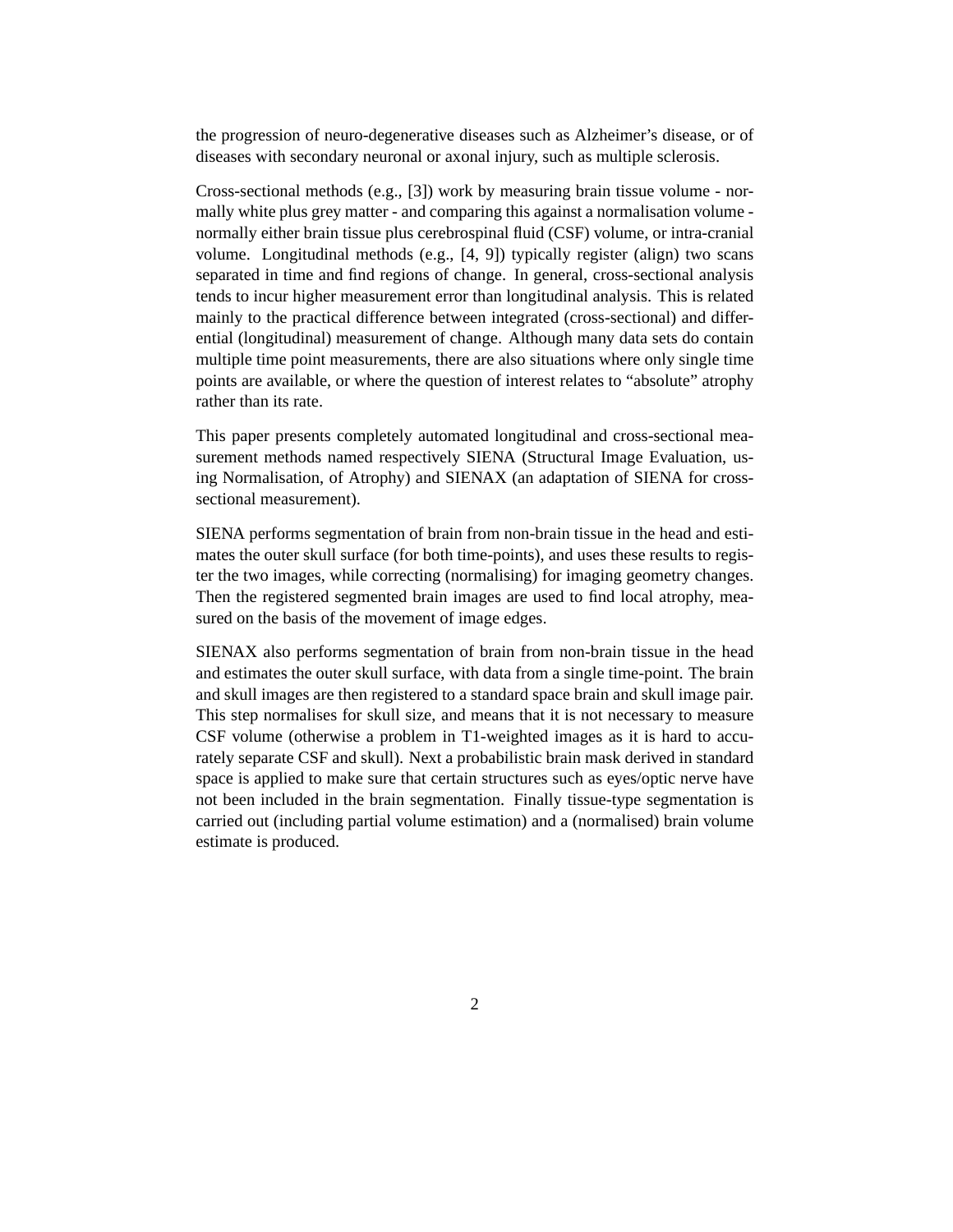# **2 SIENA - Longitudinal Method**

The SIENA method was originally described in [17]. The major subsequent improvement is in the final stage (the change analysis), so the initial stages are only described briefly.

## **2.1 Brain Extraction**

The first processing stage is the extraction of the brain from each of the input images, that is, the segmentation of brain from non-brain tissue. The method used is known as BET - Brain Extraction Tool [15, 16]. BET uses a tessellated mesh to model the surface; this model is allowed to deform according to various dynamic local controlling terms until it optimally fits the brain surface. Results are normally in extremely good correspondence with manually segmented output, even around the eyes, one of the most difficult areas to segment from the brain.

BET provides a binary brain mask, the segmented brain image and an external skull surface image as output. The cerebellum is included in the segmented brain, as is the upper part of the brain stem - the stem is automatically cut according to a surface interpolated sagittally across the ventral cerebellum, pons and temporal lobes.

For an example extracted brain surface, see Figure 1 (left).



Figure 1: Left: Example brain surface found by BET. Middle: Example skull surface found by BET. Right: example subtraction image after registration of two images from a subject without atrophy.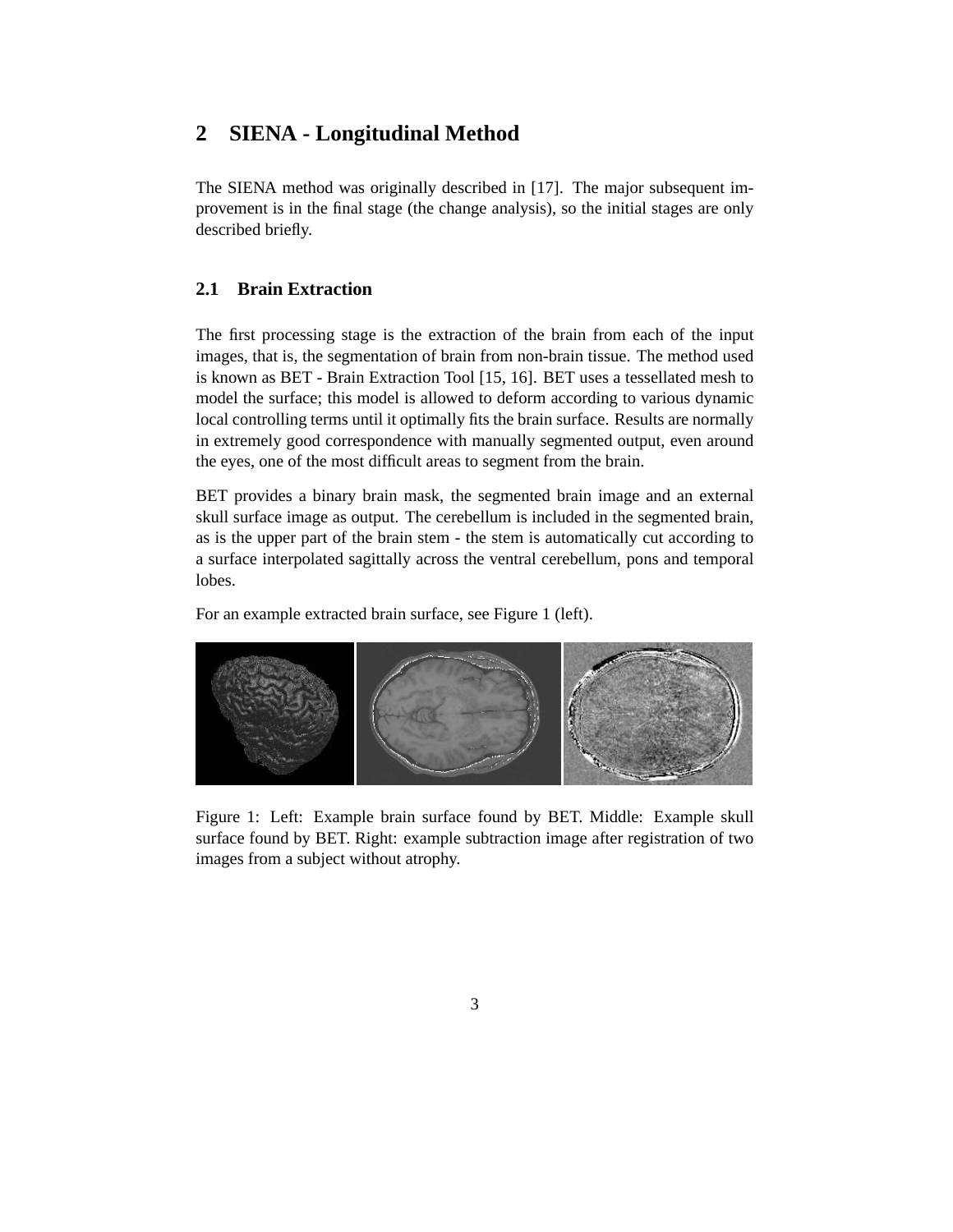#### **2.2 Skull Extraction**

Measurement of changes in brain size benefits from the estimation of the skull (which is of fairly unvarying size over time in an adult) as a normalising factor in both cross-sectional and longitudinal measurements. The importance of this in the latter case will now be explained in more detail.

Before brain change can be measured, the two images of the brain have to be registered (aligned). Clearly this registration cannot allow rescaling, otherwise the overall atrophy will be underestimated. However, because of possible changes in imaging geometry over time (due to gradient calibration drift or variable local field distortions), it is necessary to hold the scale constant (see also [7] for previous work on this problem; note that some longitudinal methods have failed to take account of this problem, although methods based primarily on cross-sectional measurements tend to normalise against it). With the method described here, this can be achieved by using the exterior skull surface (assumed to be constant in size and shape for an individual) as a scaling constraint in the registration.

In most MR images, the skull appears very dark. In T1-weighted images, the internal surface of the skull is largely indistinguishable from the CSF, which is also dark. Thus the exterior surface is searched for. This also can be difficult to identify, even for human experts, but is the most realistic surface to aim to find. The exterior skull surface is found automatically as the final stage of brain extraction, using BET. Starting with the estimated brain surface, each surface point is taken as the start of a search outwards for the optimal skull position. The most distant (from the brain) point of low intensity (before the bright scalp) is found, and the first peak in gradient outside of this is then defined as the exact position of the exterior of the skull surface. This method is quite successful, even in regions of overlying (dark) muscle or where there is significant (bright) marrow within the bone.

Thus a skull image is generated for each input image, to be used in registration. For example, see Figure 1 (middle).

### **2.3 Registration**

As already stated, before the differences between two images can be found, the brains in the two images must be aligned, using a registration procedure. The registration carried out uses a robust and accurate automated linear registration tool, FLIRT (FMRIB's Linear Image Registration Tool) [11].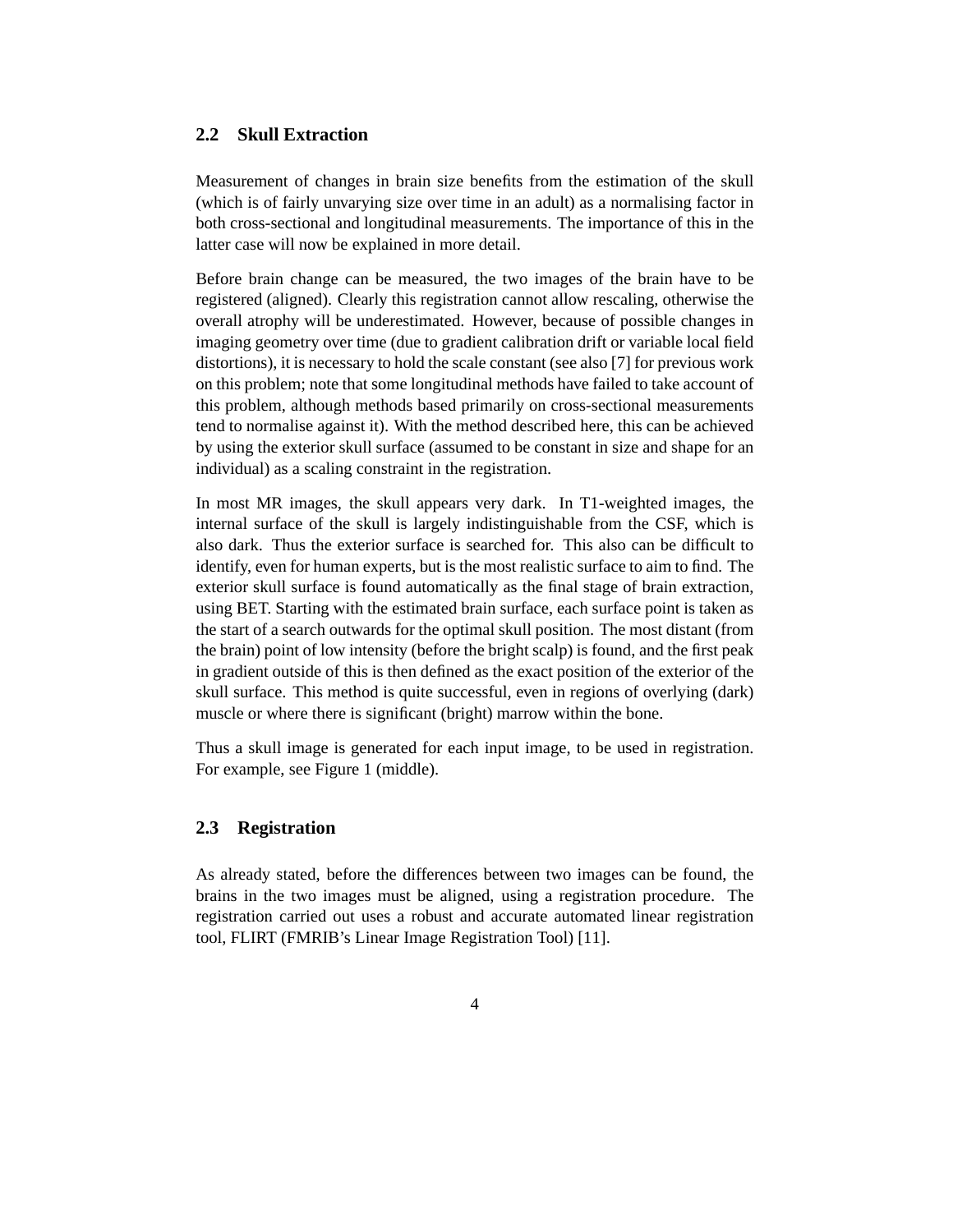The use of FLIRT in this application is more complex than in the more normal case of registration of two single images. A three-step procedure is used, where the brain images are used to optimise the initial registration and the final translation and rotation, whilst the skull images are used to optimise the scaling and skew.

One could stop here and apply change analysis to the registered second brain and the original first brain. However, this is not optimal, as the second brain image has been through a processing step that the first brain image has not, namely a spatial transformation (involving interpolation of its values). The images will therefore look slightly different; the transformed second brain image will be slightly more blurred than the first brain image. To ensure that the images being compared undergo equivalent processing steps, both input images are transformed to a position which is halfway between the two. In this way both images are subjected to a similar degree of interpolation-related blurring.

The typical quality of this brain registration is illustrated in Figure 1 (right), an example subtraction of a registered pair of head images, which shows only appreciable motion outside of the skull.

All of the brain and skull images are now discarded; only the original unsegmented images and the brain mask images are kept. The transformations are applied to these images so that two registered ("common-space") head images and two registered brain mask images result. These four images are passed on to the next stage.

### **2.4 Masking**

The registered binary brain masks are now combined into a single mask which will be applied to the registered head images to produce two new registered brain images. The reason for this (rather than keeping the original registered brain images) is that even slight differences in the original brain segmentations (i.e., the production of the brain masks) would cause the artefactual appearance of brain change. Thus the two masks are "binary ORed" - i.e., if either is 1 at a particular voxel, the output is 1. (They cannot be "ANDed" as the brain from the second time point would cause incorrectly reduced masking of the first time point image in the case of atrophy.)

The resulting combined mask is then applied to the registered head images to produce two registered brain images. These two images are passed to the final stage for the analysis of change.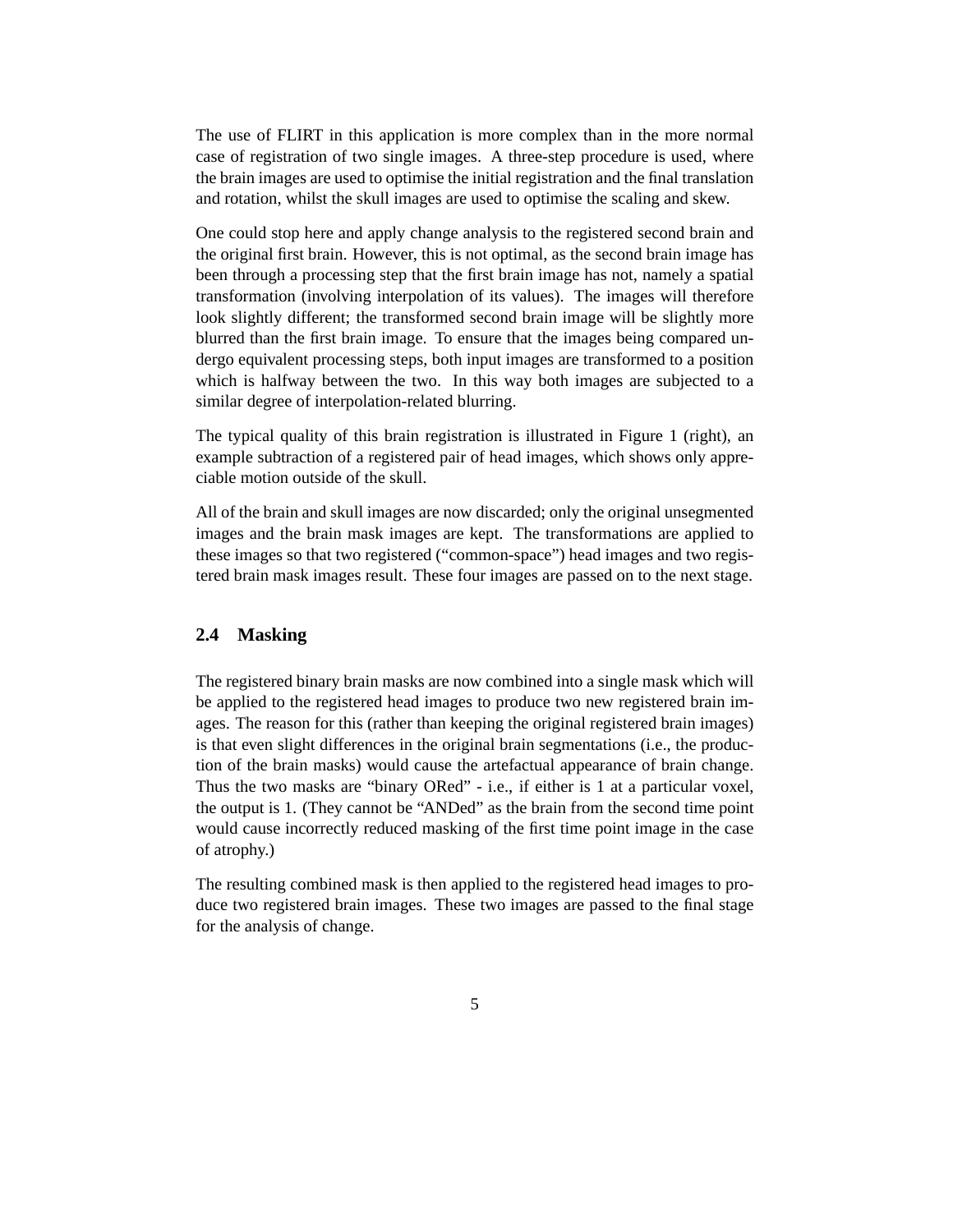### **2.5 Change Analysis**

The next stage in the analysis is the change estimation itself. There is great variety in how this is achieved amongst published longitudinal atrophy methods. Some researchers (e.g., [10, 9, 12]) use normalized subtraction of the images, assuming that resulting areas of significant deviation from zero correspond to areas of interesting brain change. This relies on the assumption that the images will appear exactly the same (apart from the change of interest); various procedures such as histogrammatching and relative bias field correction have been suggested [12], in order to attempt to make the images look as similar as possible. Others look more directly for changes around tissue boundaries. For example, [5, 4, 7, 6] use the "boundary shift integral" (the area under the intensity profile across a boundary in image 1 is subtracted from that for image 2, and normalised by the boundary height, resulting in an accurate measure of lateral motion), which gives the motion of each edge, even if blurred, but only if image contrasts in general are well matched between scans. Methods that are principally cross-sectional in nature, such as that of Fisher [3, 14], Ge [8] and Reddick [13] avoid the need to address the issue of change analysis.

The system presented here first attempts to find all brain surface edge points and then estimates the motion of these edge points from one time point to the next. This edge motion is found for the whole brain surface, enabling the total volume change to be estimated. The previously published version of SIENA found edges on the basis of edge strength, and then found edge motion by searching for matching edge points from one image to the next. This suffered slightly from relatively imprecise definition of edge points, i.e., discrimination was imperfect. The current version uses full tissue-type segmentation to find edge points, and thus is more correctly selective, and also enforces continuity of the estimated brain surface. Thus the system presented here finds all brain surface edge points (including internal brain-CSF edge points, such as those around the ventricles) and then finds the motion of these points, in a Bayesian framework, perpendicular to the local edge, to sub-voxel accuracy.

In order to find all brain surface edge points, tissue segmentation is performed on the image from time point 1 after application of the joint brain mask (see previous section). The tool used [18] carries out tissue (Grey Matter, White Matter and CSF) segmentation and bias field correction. The method is based on a hidden Markov random field (segmentation labelling) model and an associated Expectation-Maximization algorithm for estimating tissue intensity parameters and bias field (spatial intensity inhomogeneity). The whole process is fully automatic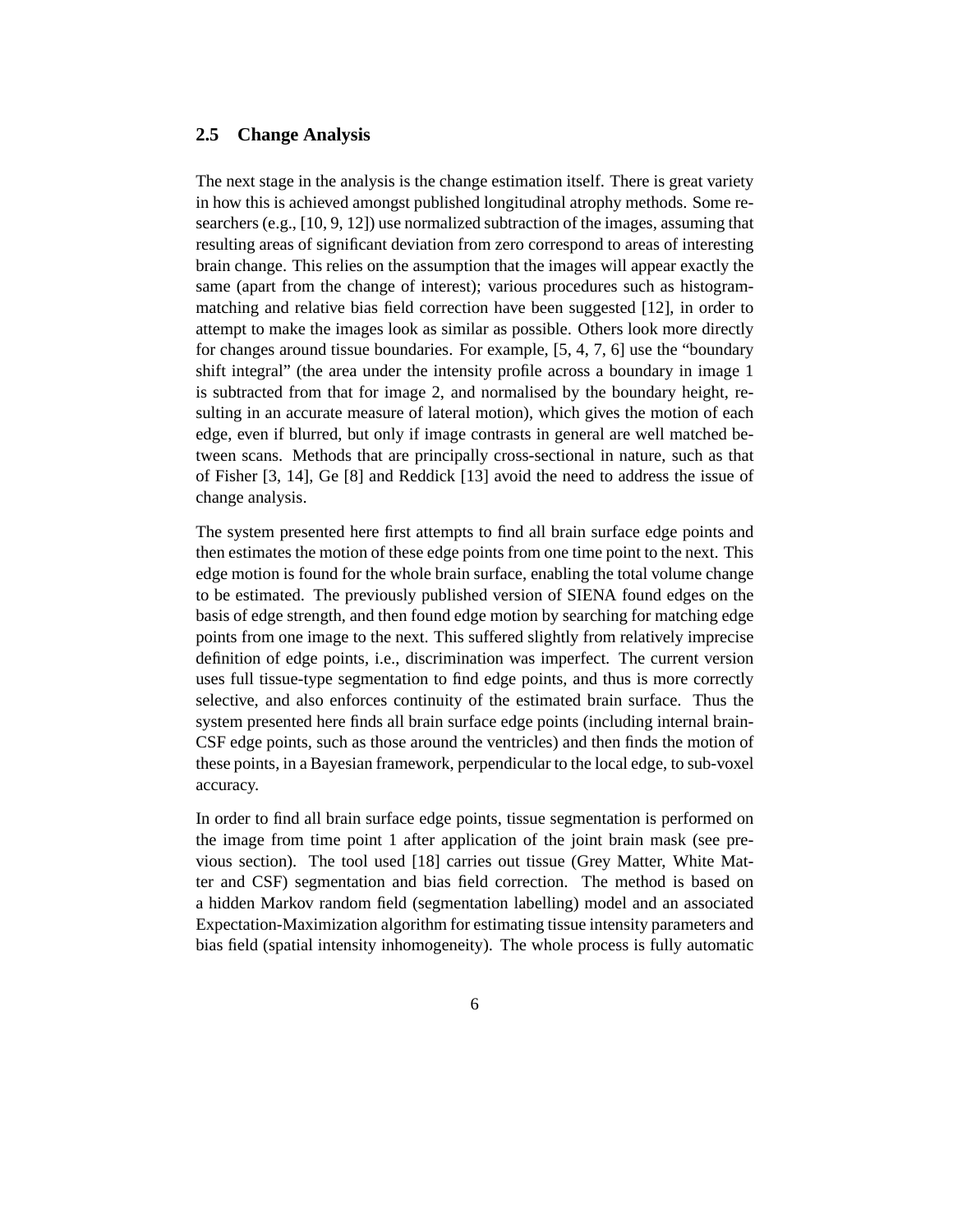(after being instructed as to whether the image is T1 or T2, and whether to attempt to segment grey and white matter as a single class or as separate classes), producing a tissue-labelled segmentation. It is robust and reliable, compared to the more common finite-mixture-model-based methods, which are sensitive to noise, particularly as they use no spatial neighbourhood information.

The tissue segmentation labels are used to find all brain edge points. First, gray and white voxels are combined into a single class, as are also CSF and background voxels. All boundary voxels between these two resulting classes are used for the next processing stage. Note that this method of finding brain edge voxels enforces a continuous surface (without breaks), although not necessarily a topologically simple one. Figure 2 shows example slices through an image after edge point detection (and also example perpendicular image profiles as described below).  $\mu$  (and also example perpendicular mage promes as described below).



Figure 2: Example slices through an image after edge point detection, and also example perpendicular image profiles.

Next, the common-space registered image from time point one is processed at each brain edge point. First the image gradient direction (in 3D) is found, using a simple 3x3x3 Gaussian-weighted derivative operator. This is used to find the surface normal unit vector (and will always point from the darker side of the boundary to the lighter side - this information will later be used to tell the difference between atrophy and "growth").

Next, a 1D array (an intensity profile perpendicular to the edge) is filled with values from the image. These values are sampled at sub-voxel positions (using tri-linear interpolation) as the array's elements will not in general fall exactly at voxel grid positions. The length of the array is preset to a fixed number of millimeters (typ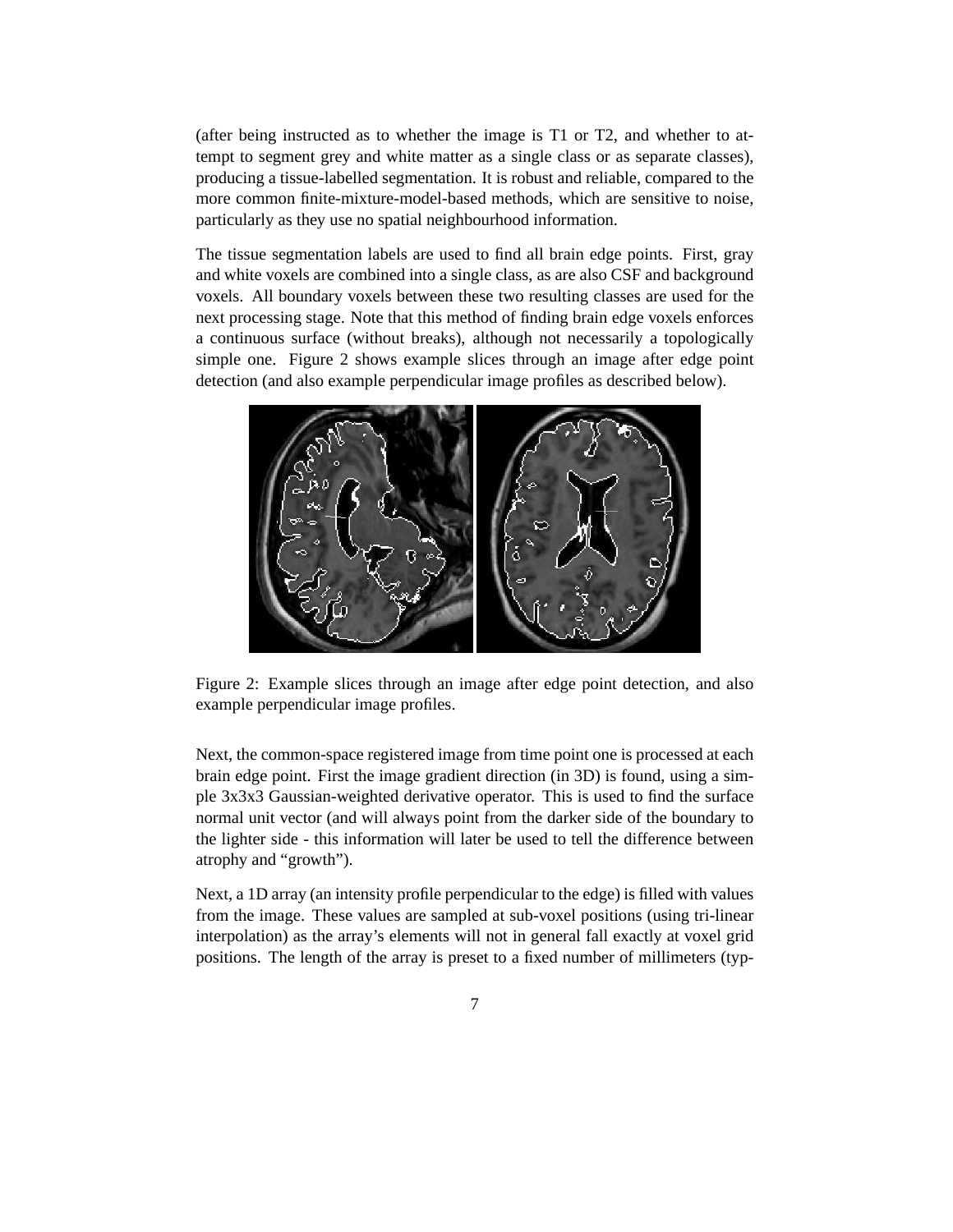ically  $\pm 3$ ); the extent will also be limited by the presence of a second edge, for example, the far side of a sulcus, in order to prevent other nearby edges from confusing the motion estimation. A second 1D array is filled with values from exactly the same image positions from the (common-space registered) image from time point two.

Edge motion is now estimated by finding the relative shift, between the arrays, which produces the maximum correlation (to sub-voxel accuracy using interpolation of the correlation scores). However, before the correlation, each array is pre-processed in two ways.

First each profile is convolved with a differentiating kernel, as it makes sense to correlate the derivatives (edge-enhancements) of the two 1D image profiles rather than the raw image values; if there are intensity or contrast differences between the two images, the position of maximum correlation could be skewed, but this effect is much reduced if correlating edge-enhanced versions of the profiles. Thus this method requires no (intensity) normalisation of the images, and is not sensitive to problems arising from intensity inhomogeneities across the images.

The second process is the multiplication of each profile by a high-power exponential profile (smoothed sharp cutoff); this acts as a prior on the expected motion by weighting the correlation score, so that higher motions are less likely than small ones - this helps reduce the effect of large motion mismatches (which otherwise make a large contribution to error in the overall method). This can be viewed as a Bayesian prior:

$$
P(\text{displacement}|\text{data}) \propto P(\text{data}|\text{displacement})P(\text{displacement}),
$$
 (1)

where the first term on the right can be thought of as the raw correlation score, and second term is the prior on the displacement between the profiles

$$
P(\text{displacement}) \propto e^{\frac{-\text{displacement}^4}{2\sigma^4}}, \tag{2}
$$

which has  $\sigma$  set to a suitable length such as 7mm. Because the posterior on the displacement is simply used to find the maximum probability the constants of proportionality are unimportant.

Thus the optimal displacement is found for each edge point, and, as stated earlier, the direction of the edge normal determines whether atrophy or "growth"<sup>1</sup> is taking

<sup>&</sup>lt;sup>1</sup>"Growth" could either be real, e.g. oedema, or due to nonlinear motion between the two time points. In the latter case, it will tend to cancel out with atrophy measurements at other points in the image.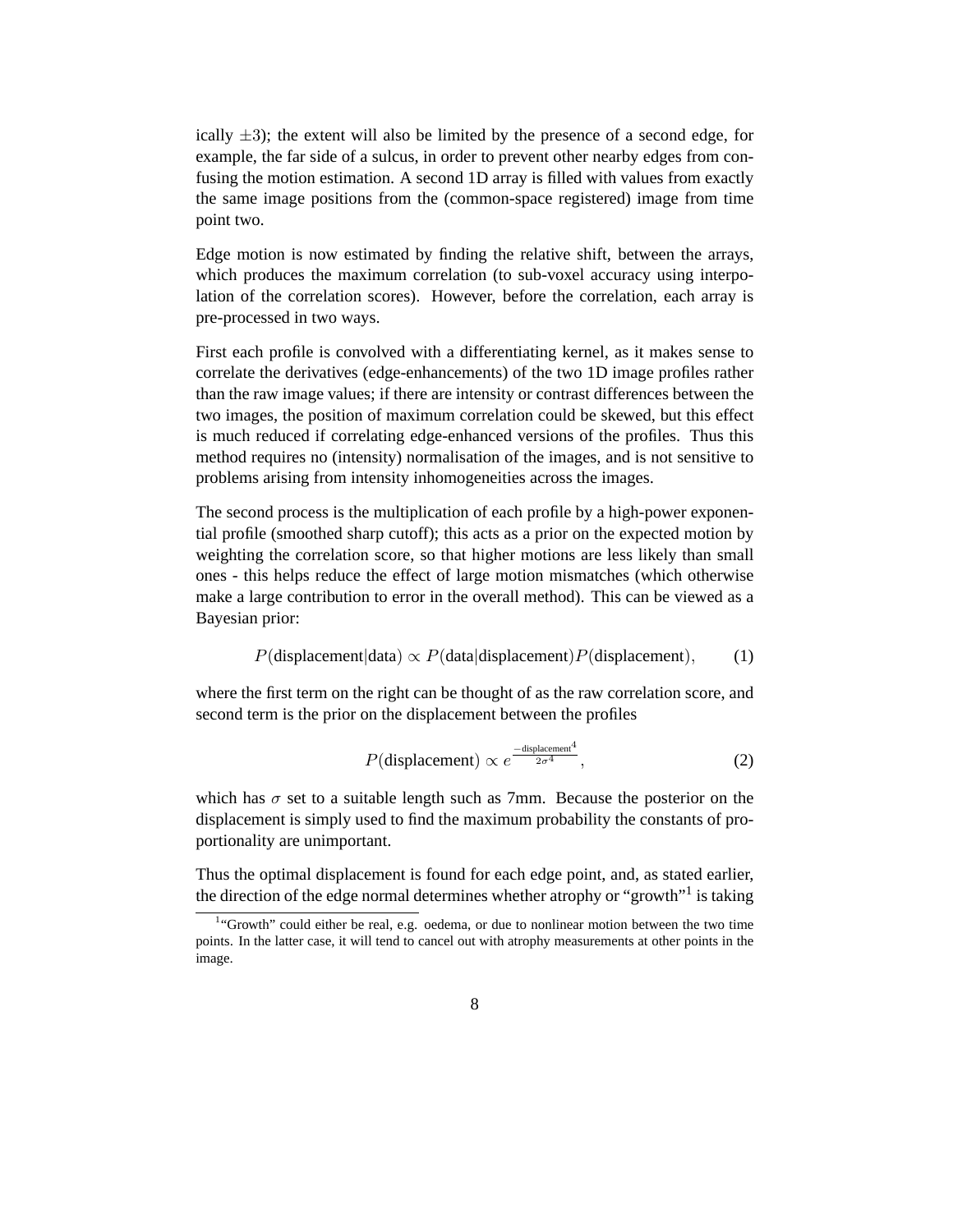place at this point. The position of optimal displcaement is estimated to sub-voxel accuracy by fitting a quadratic through the correlation values at the peak and its two neighbours. Figure 3 shows example profiles from one edge point with a slight shift between time points, and the derivatives of these profiles.



Figure 3: Example profiles from one edge point with a slight shift between time points, and the derivatives of these profiles.

For example slices showing atrophy as dark edge points and "growth" as light, see Figure 4.

## **2.6 Percentage Brain Volume Change Quantification**

Brain atrophy is conveniently quantified by a single number such as the percentage brain volume change (PBVC). The initial value obtained from the change image is the sum of all edge point motions (linear voxel units), which, when multiplied by voxel volume, gives the total BVC. This is one possible measure, as would be a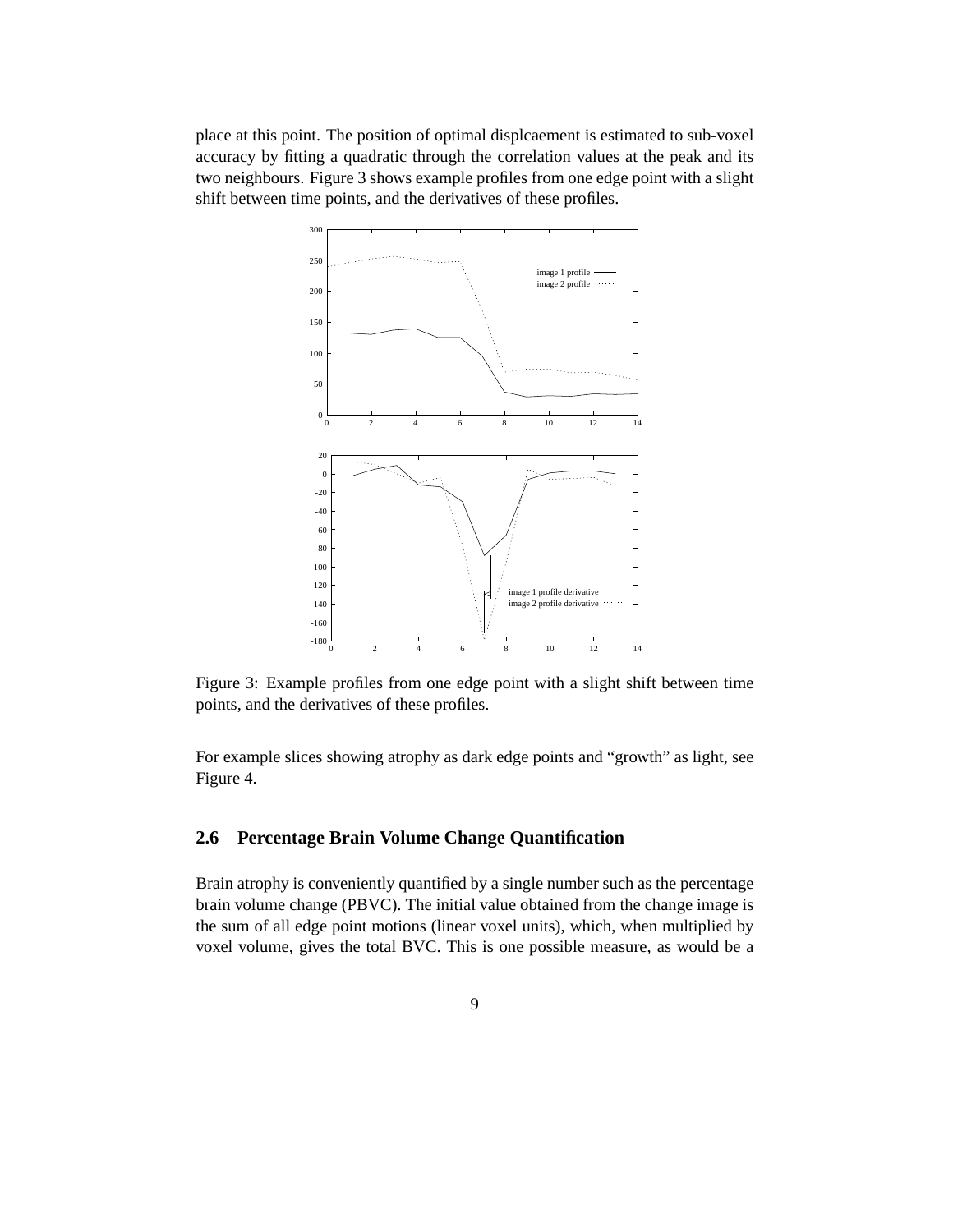

Figure 4: Example slices showing atrophy as dark edge points and "growth" as light.

PBVC derived directly from this. However, a more invariant measure is obtained by dividing this volume by the number of edge points found times the voxel "area". (Note, the final stages of SIENA are always carried out with cubic voxels, so there is no confusion about the definition of area here.) This measure is then the mean perpendicular brain surface motion. The reason why this is preferable to the total volume change is that it is not (to first order) dependent on the number of edge points found. As the number of edge points depends on slice thickness (see below - typically by a factor of two between 1mm slices and 6mm) and (to a lesser extent) other scanning details, it is a good idea to normalize for the number of points found. Finally, if it is required to convert the mean surface motion to a PBVC, the ratio of the brain volume to the brain surface area needs to be estimated.

In this formulation:

$$
l = \frac{v \sum m}{aN},\tag{3}
$$

where *l* is the mean surface motion,  $\sum m$  is the edge motion (voxels) summed over all edge points,  $v$  is voxel volume,  $N$  is the number of detected edge points and  $a$ is voxel cross-sectional area. Thus,

% brain volume change = 
$$
\frac{100 lA}{V} = \frac{100 lfV}{V} = 100 lf,
$$
 (4)

where A is the brain surface area (actual, i.e., not  $aN$ ), V is the actual brain volume,  $f$  is the ratio of actual area to volume.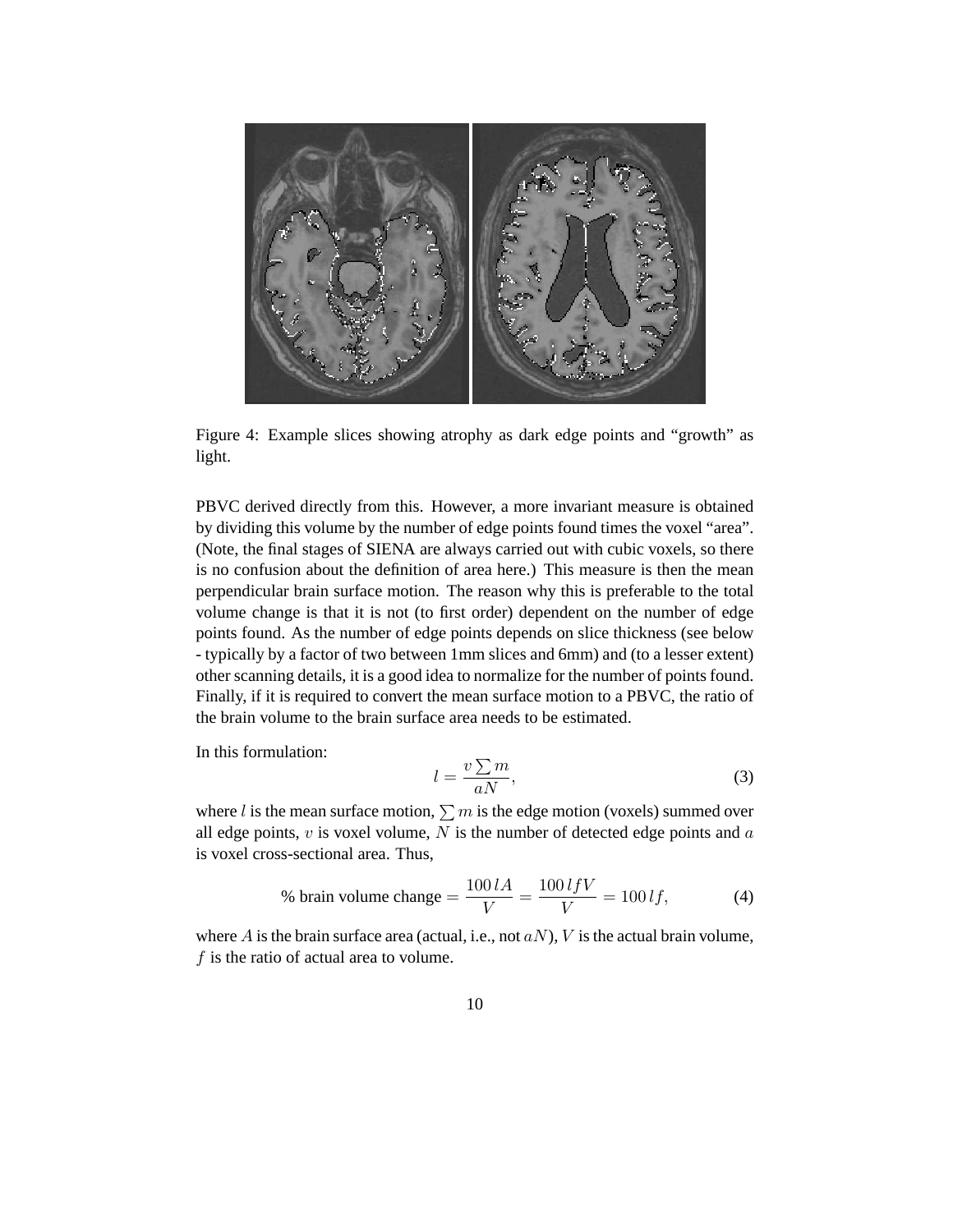It is possible to find f directly for any given image without knowing  $\overline{A}$  or  $\overline{V}$ ; if a single image is scaled by a known amount and then compared with the unscaled version using the above change analysis, the correct PBVC is known from the scaling that was applied, and the measurement of  $l$  then allows  $f$  to be found. It varies across scanners, slice thicknesses and pulse sequence, but normally lies between 0.1 and 0.2mm−<sup>1</sup> . Applying this method (referred to as self-calibration) helps reduce bias (systematic error) in the reported estimates of PBVC.

The complete SIENA method is summarised in Figure 5.

# **3 SIENAX - Cross-Sectional Method**

SIENAX is closely related to the SIENA longitudinal method, but, instead of using images from two different time points, SIENAX attempts to estimate normalised brain volume  $(NBV)^2$  from a single image, using the skull to normalise spatially, with respect to a standard image. Cross-sectional studies of brain atrophy normally attempt to relate brain size at a given point to the size of the brain at maturity. In a cross-sectional study the latter can only be estimated from skull size, but the close relationship between normal skull and brain growth makes this a reliable marker. Thus, the goal for determination of relative brain atrophy is to accurately define brain size with respect to skull size, normalised to a standard template. Another way of looking at the value of normalising for head/skull size is that it reduces within-group variations, making cross-group comparisons more sensitive.

An alternative to using head size in normalisation is to estimate CSF volume (to end up with a measure of intra-cranial volume). One advantage of the approach described here is that it is not restricted to running on images where CSF can be robustly found. For example, in T1-weighted images, it is hard to distinguish between CSF and skull voxels, reducing the accuracy of CSF-volume-based normalisation; clearly this is not a problem for SIENAX.

Because SIENAX uses several of the techniques already described above, the description of the method, given below, is relatively brief.

<sup>&</sup>lt;sup>2</sup>"NBV" will be used to refer to brain volume after normalisation to standard space; "BV" will be used to refer to original brain volume, i.e. before this normalisation. Note that BV is in mm<sup>3</sup>, and that the normalisation factor is dimensionless, so that NBV is also in  $mm<sup>3</sup>$ .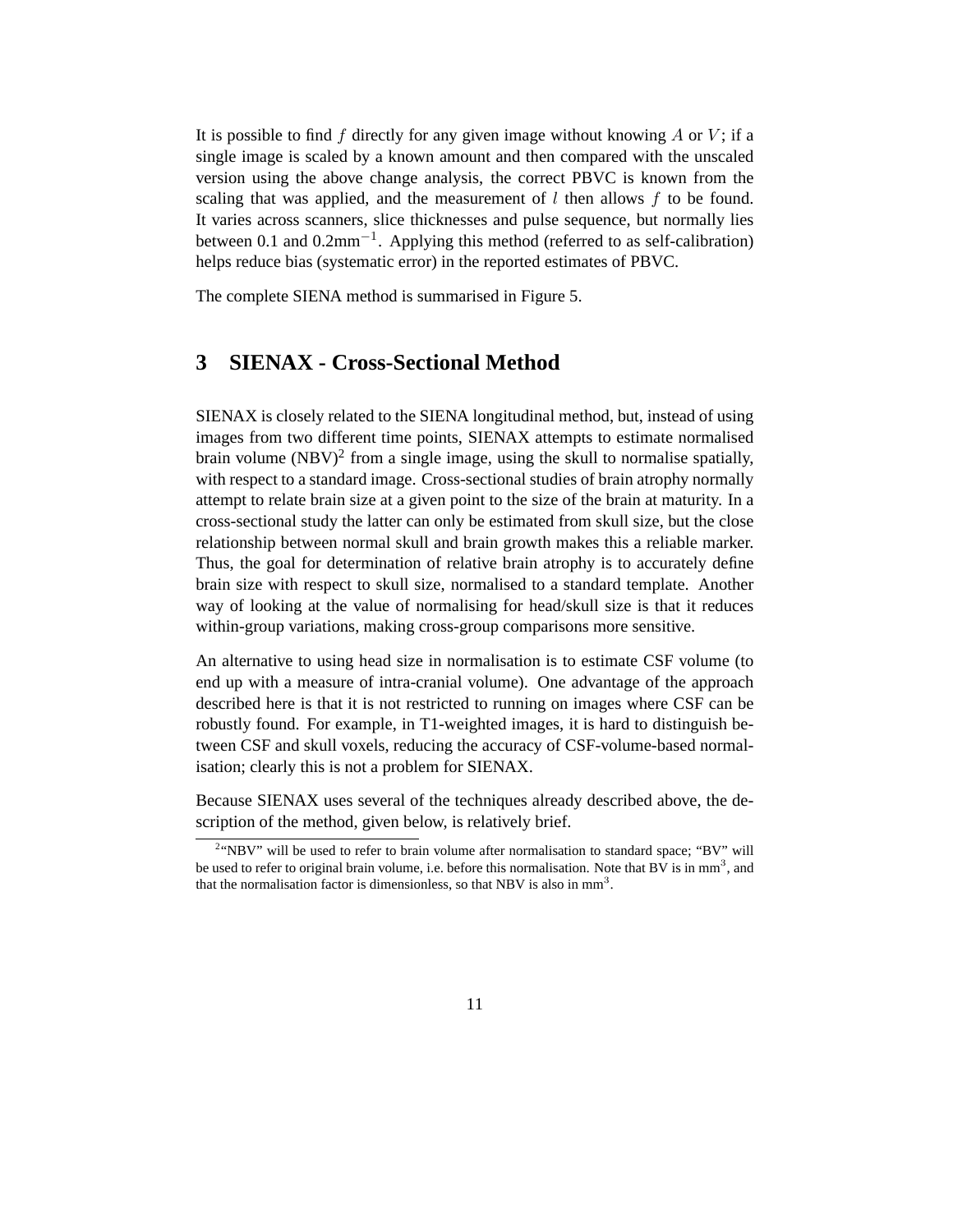

Figure 5: Overview of SIENA.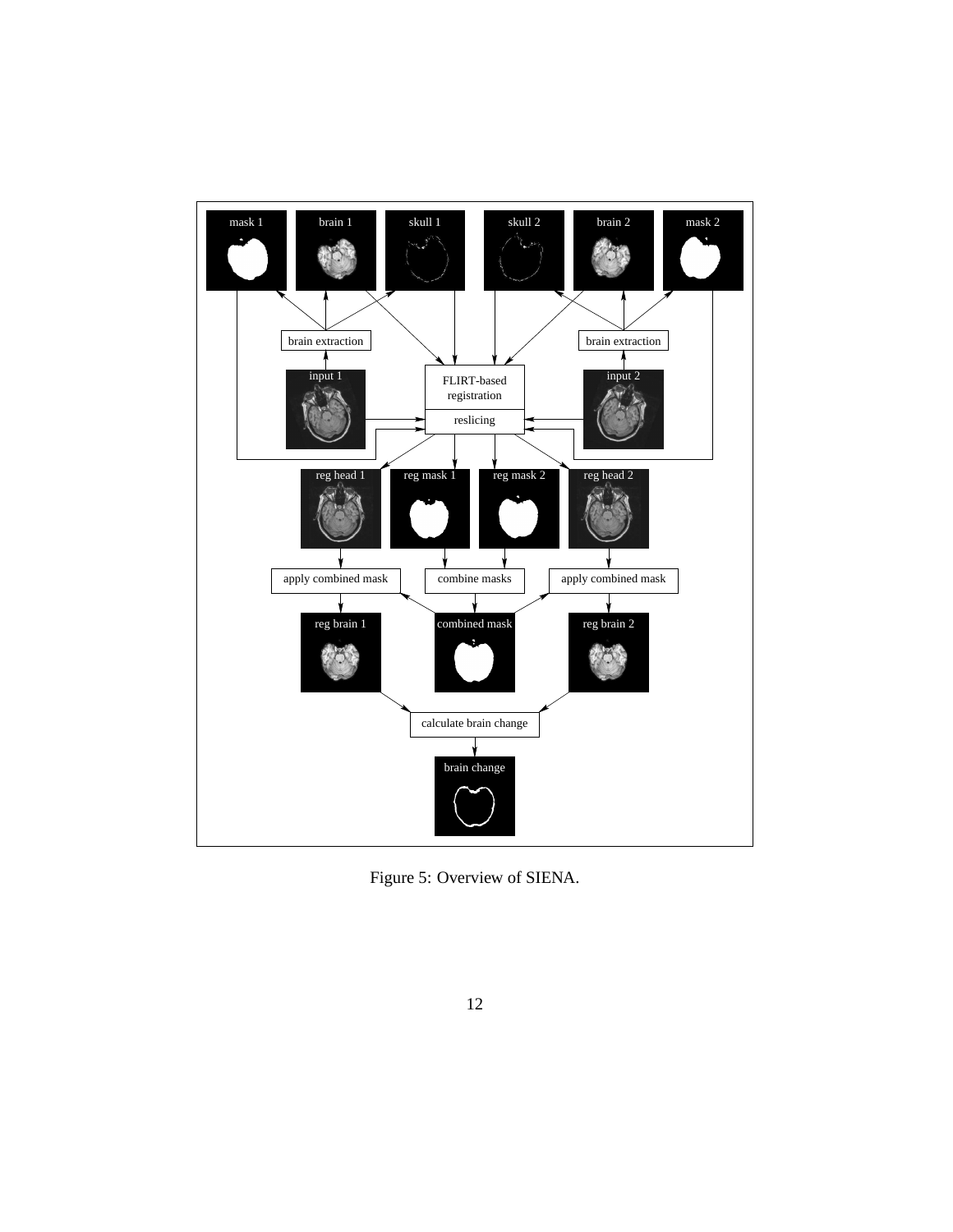#### **3.1 Brain Extraction and Normalisation**

SIENAX uses BET to find the brain and skull images from the single input head image. These are then used, in a similar manner to the registration process in SIENA, to register the image to standard space brain and skull images (derived from the MNI152 standard image [2, 1]). Next a standard space mask is used to make sure that no parts of the eyes are left from the brain extraction (because of the connection of the optic nerve, this can occasionally happen) and also to provide a consistent (i.e., non-arbitrary) cutoff point for the brain stem.

## **3.2 Tissue Segmentation**

Next, the tissue segmentation program described above [18] is used to segment the extracted brain image into grey, white, CSF and background, giving a BV estimate. However, unlike the segmentation carried out for SIENA (where the exact positioning of the brain boundary, to sub-voxel position, is not important, because it is the motion of the profiles around this position that matter and not the exact central point of the profiles), the exact volumes of the different tissues is now very important. Thus the segmentation method includes estimation of partial volume effects for edge voxels, giving higher volumetric accuracy than a "binarised" segmentation. This is achieved by modelling the distributions of the intensity in each tissue class, and using these models to estimate partial volume effect for any particular voxel, given its intensity and its neighbourhood.

This segmentation is actually carried out on the original extracted brain image, not the normalised one. This is so that no interpolation has been applied to the image, which would slightly degrade the image and lead to slightly less accurate segmentation. (The eye and brain stem masking discussed above is actually carried out on this image, by applying the reverse normalisation registration transform to the standard space mask to bring it into register with the input image.)

Thus the segmentation gives a total volume for brain tissue (BV). This is multiplied by a volumetric scaling factor (derived from the normalisation transform), to give normalised brain volume (NBV). The NBV can optionally be split into grey and white volumes.

The complete SIENAX method is summarised in Figure 6.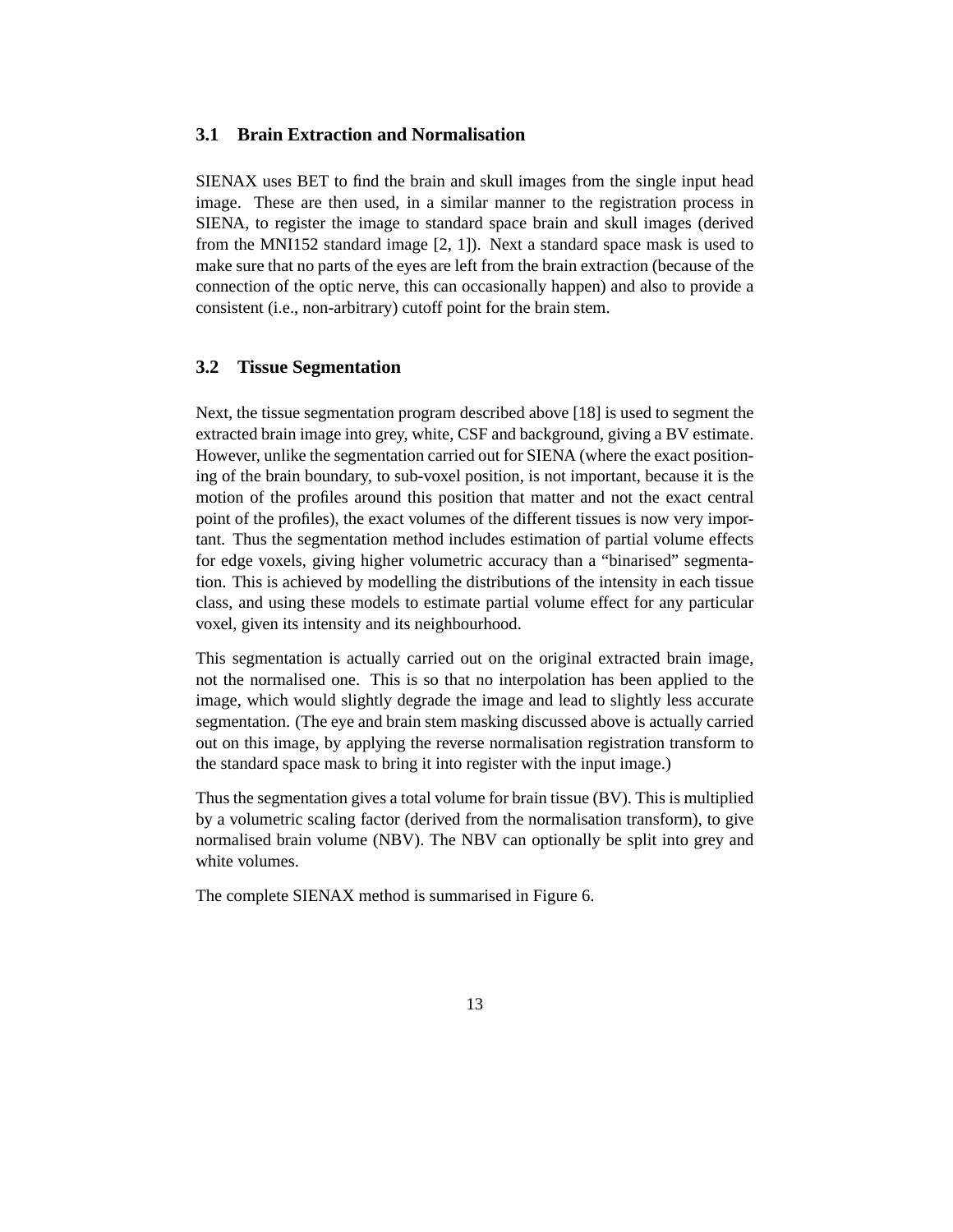

Figure 6: Overview of SIENAX. Figure 6: Overview of SIENAX.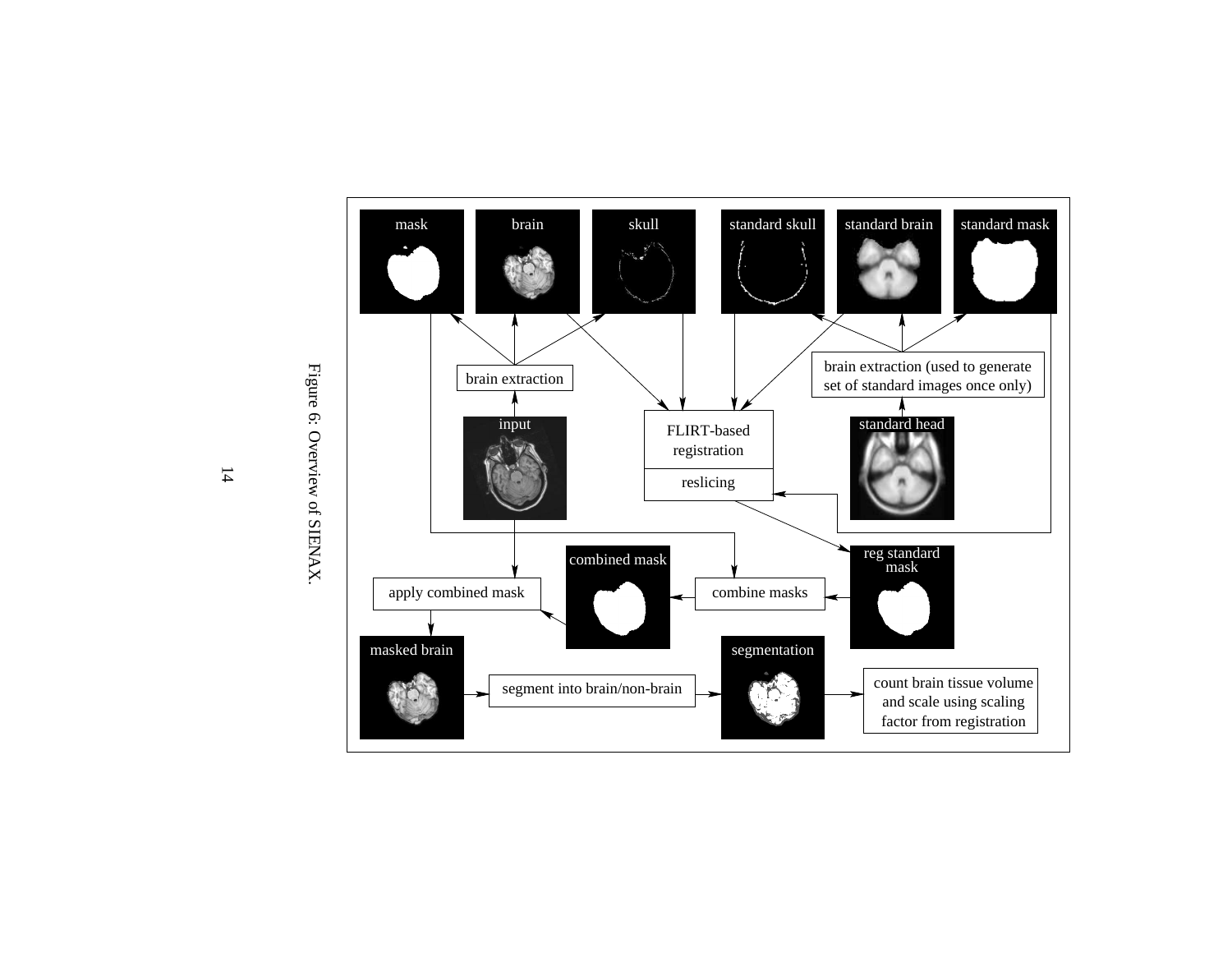## **4 Validation / Results**

## **4.1 SIENA - Investigation of Accuracy as a Function of Slice Thickness**

To test the accuracy of SIENA, 16 normal volunteers were scanned in two separate sessions each, with a range of slice thicknesses, to enable the dependence on slice thickness of the accuracy to be determined (this data is also used, in Section 4.4, to test SIENAX). The subjects' ages ranged from 26 to 44; half were female. The scanner was a Philips NT 1.5T operating at the NMR Center of the University of Siena. Scans 1 to 6 were 1mm to 6mm slice thickness, T1-weighted axial 2D fast field echo, TE=11ms, TR=35ms, flip=40 $^{\circ}$ , NAqc=1. The 1mm scan lasted 18 minutes, and each successive scan took less time, with the 6mm scan lasting 3 minutes. Scan 7 was a 3mm slice thickness axial volumetric fast field echo, TE=3ms, TR=20ms, flip=30 $^{\circ}$ , NAqc=1, and lasted 4 minutes. Scan 8 was the same as scan 7, but with coronal slices, lasting 4 minutes. For all scans the in-slice resolution was 1mm by 1mm, and enough slices were taken to include the top of the scalp and the bottom of the cerebellum. The inter-session interval was mostly between 1 and 7 days. Half of the subjects were scanned with the slice thickness order reversed, to control for order effects.

The resulting 128 pairs of images were processed with SIENA, with no manual intervention. The registration results and BET segmentation were checked manually - no obviously incorrect segmentations were found for any of the 256 images and no obviously incorrect registrations were found in any of the 128 pairs.

All PBVC measures should ideally be zero, as the subjects should not be showing any atrophy over such a short time interval. There are two clear results from the analysis. Firstly, there is no clear slice-dependence to the errors. Secondly, the error in PBVC is small - the median absolute error over all results is less than 0.15% (a reduction of 0.05% from the median error of 0.2% found using the original version of SIENA, reported in [17]). The fact that thinner slices do not generate significantly better results than thicker slices may at first seem surprising. However, one possible reason for this result is that the lower resolution scans are taken more quickly and therefore probably contain less image distortion due to subject motion during the scan.

The contribution of the skull-based step in the registration was also investigated; the error introduced by this step was nearly as large as the total error, suggesting that the skull-based registration on average may contribute fairly highly to overall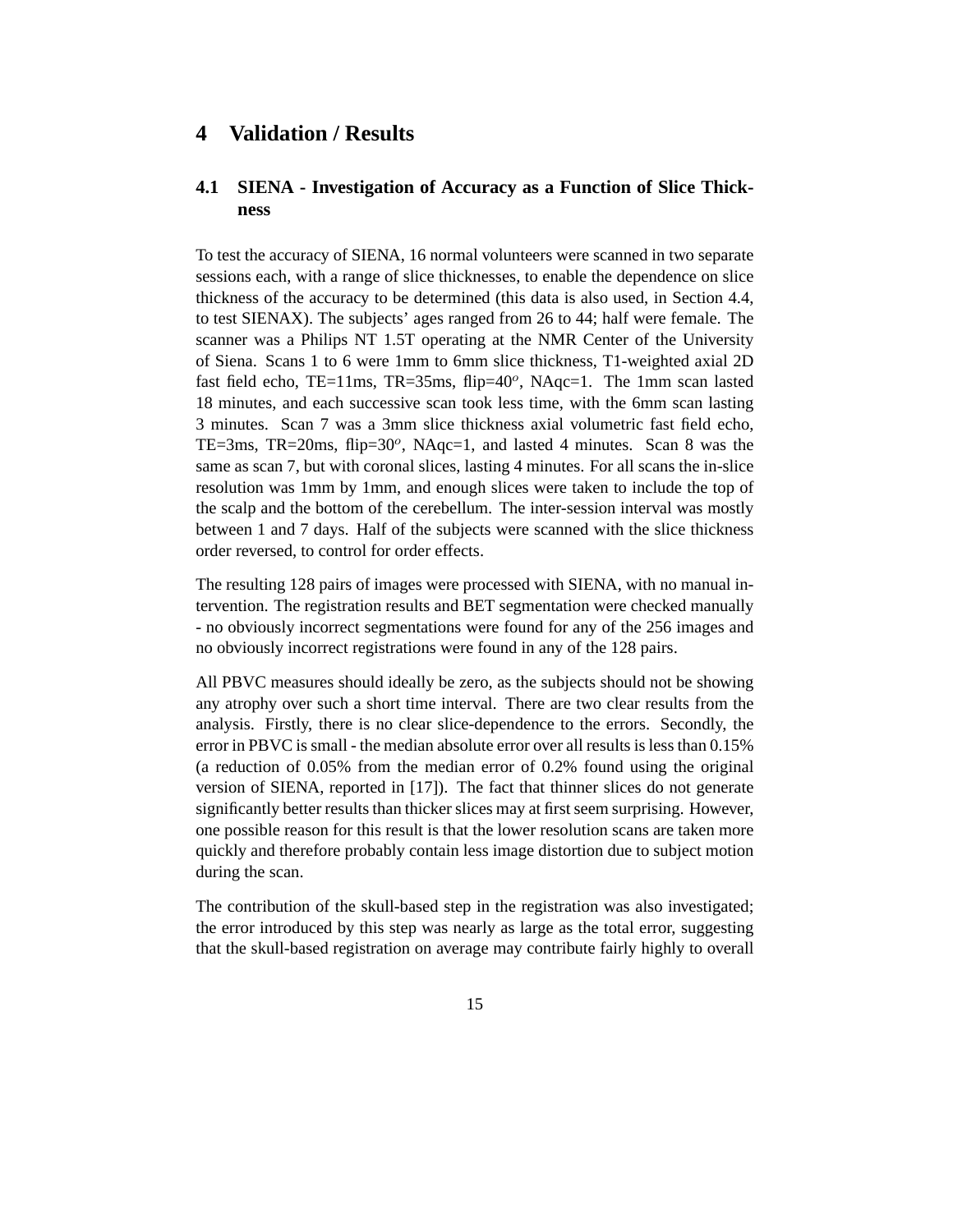atrophy measurement error. However, this step is important to include, given the common problem of imaging geometry drift.

As a further test of the SIENA method, one of the subject's data sets was tested across slice thicknesses - each image from time point 1 was tested against each image with a different slice thickness from time point 2. The median absolute error was only 0.4%, despite the differences between the images in each pairing.

The final outcome of these investigations, therefore, is that the error in measuring PBVC between images acquired using the same pulse sequence is around 0.15. This value is not strongly slice-thickness dependent.

### **4.2 SIENA - Validation Using Patient Data from Three Time Points**

Further investigations were carried out with data sets of three-time-point scans of patients. A sensitive method of error analysis [4] can be carried out on such data; the atrophy measure from the first time point  $(10)$  to the second  $(11)$  is added to the measure from the second time point  $(t1)$  to the third  $(t2)$ , and this sum compared with the direct measure from t0 to t2. This will show up most sources of error in the atrophy estimation prodecure and is therefore a useful validation of the method. Sources of error not covered are those which affect both halves of the comparison equally; for example, if a scaling error was caused by inaccurate skull estimation at one time point, and affected the t0 to t1 atrophy measure in the same way that it affected the t0 to t2 measure, this would not show in the three-time-point analysis.

Previously, MR images of brains of 39 multiple sclerosis patients were used in this manner to show that the error in PBVC estimation on patient data agrees with the estimate derived from the test-retest normals data [17]. A second data set has more recently been analysed using 141 ageing volunteers (mean age 75, standard deviation 6 years), courtesy of the Challenge/Optima project, Drs. Kevin Bradley and Marc Budge, Radcliffe Infirmary, Oxford. The results are shown in Figure 7; points should ideally lie on the  $y = x$  line. The error bars show  $\pm 0.15\%$ , and are sufficient to explain the majority of the deviations from the line (the median distance from the line is 0.22%), demonstrating that the precision of the method as applied to "active atrophy" data sets is comparable to that with normal controls (other data sets have shown even closer agreement with the "Siena normals" error estimation). Note that there is a slight bias above the line for higher atrophy rates, suggesting that higher atrophy is slightly underestimated compared with lower rates. A possible explanation is in the Bayesian weighting against large edge motion (useful for reducing error and thus increasing sensitivity) - this tradeoff is being investigated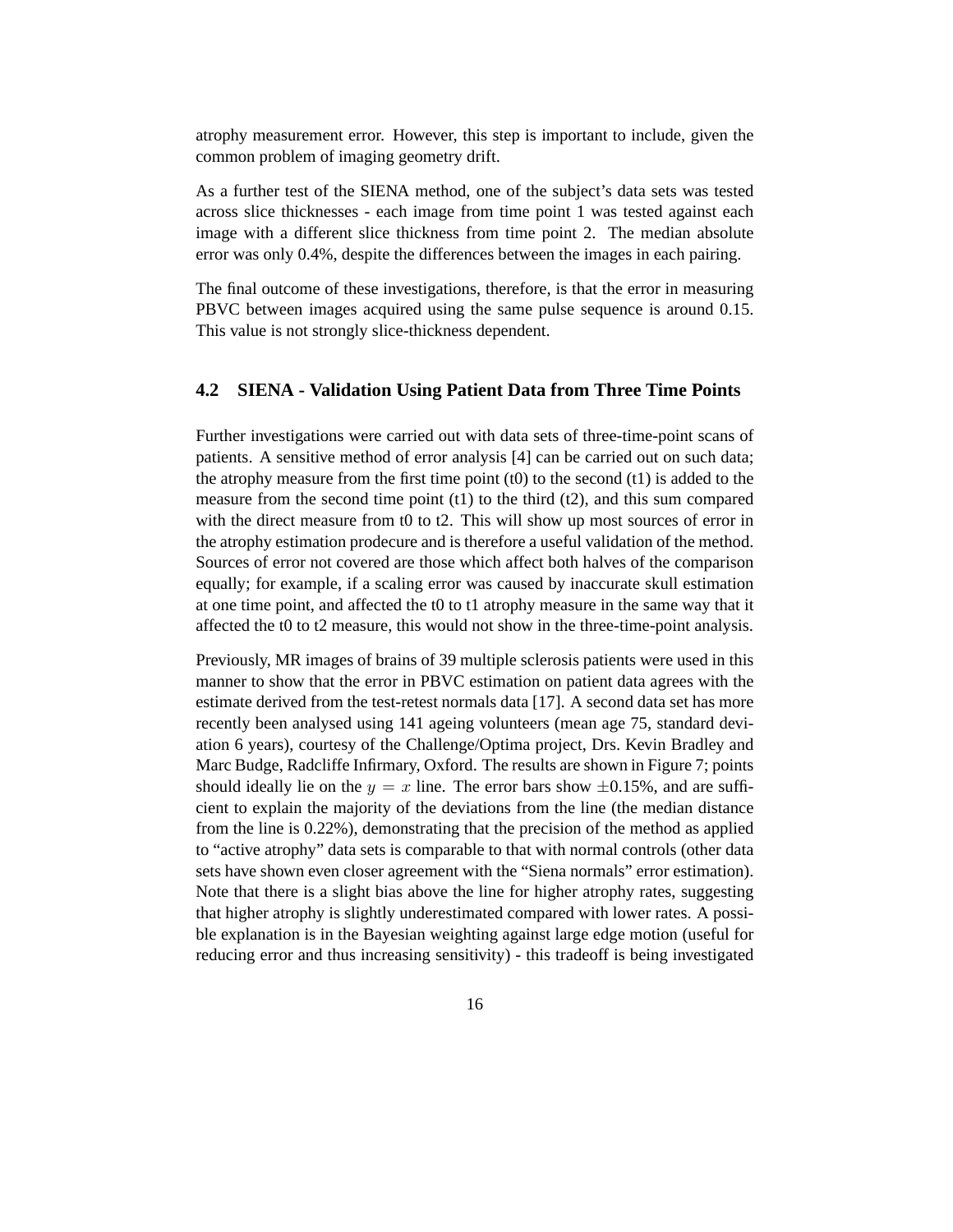further.



Figure 7: Plot of (PBVC from t0 to t2) vs (PBVC from t0 to t1 plus that for t1 to t2).

## **4.3 SIENA - Intersite Image Testing**

As an extreme test of the robustness of SIENA to changes in imaging parameters, three images of the same subject, each using a different MR scanner, were used in an A-B-C-A atrophy estimation test. Clearly the atrophy results from these three tests should sum to zero. Two scans were taken at 1.5T with 3mm slices (NMR Center, University of Siena and Montreal Neurological Institute) and one at 3T with 3.5mm slices (FMRIB, Oxford). The scans span a period of one year. The mean absolute PBVC estimated is 1.2%, and the summed PBVC is 0.3%.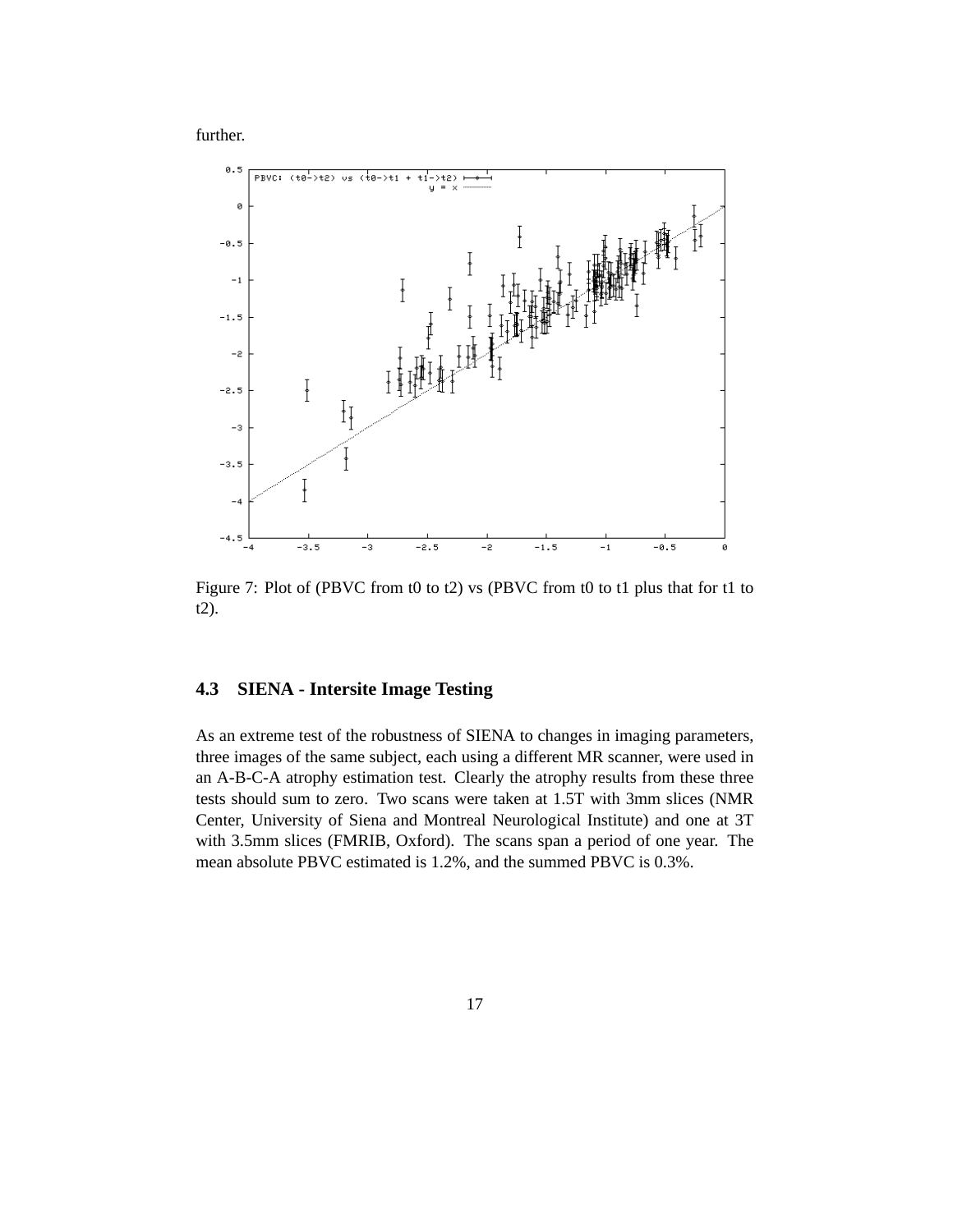#### **4.4 SIENAX - Investigation of Error as a Function of Slice Thickness**

To test the error of SIENAX, the data from the 16 normal volunteers described in Section 4.1 was used. Every pair of within-subject same-slice-thickness images was used in a test-retest of both BV and NBV. The mean error in BV (i.e. due to BET and segmentation only) was 0.4% (this error is expressed as a percentage of brain volume), and the mean error in NBV (i.e. for the whole process including normalisation) was 1%. Thus, as expected, the normalisation step increases test-retest error. However, the value of the normalisation step (by reducing crosssubject variability) can be seen when the standard error of the mean brain volume for the group is estimated with and without normalisation; SE(BV) for the group is 1.5% and SE(NBV) is 0.7%.

A more detailed investigation of these results is now described. Firstly, Figure 8 shows separate plots for the different subjects of the volumetric scaling factor derived from the normalisation step. The different slice thicknesses are plotted in  $x$ in the same order as before; however, this time there are two separate values for each slice thickness (one for each time point). The vertical spread of the different subjects' plots shows the variation in head size within this group. The relative constancy of each plot (particularly for the first 6 slice thicknesses) is encouraging. The slightly different results for the final two slice thicknesses  $(x$  values of 12 to 15) are still less than the spread across subjects, and are presumably due to the quite different sequences used for these images (including possibly slightly different imaging geometry calibration).

Figures 9 and 10 show plots of estimated BV and NBV. The BV estimates are more consistent (within subject) than the NBV estimates, as errors due to the normalisation have not been added. However, the value of the normalisation can be seen by noting that the fractional spread across subjects is reduced by a factor of at least 2.

## **4.5 SIENAX - MS vs Normals**

A comparison was made of a group of normals  $(N=20)$  with subgroups of MS patients (N=72, mean EDSS=4). ANOVA Tukey tests of NBV show significant difference between normals and all EDSS bins except for EDSS < 2, as seen in Table 1.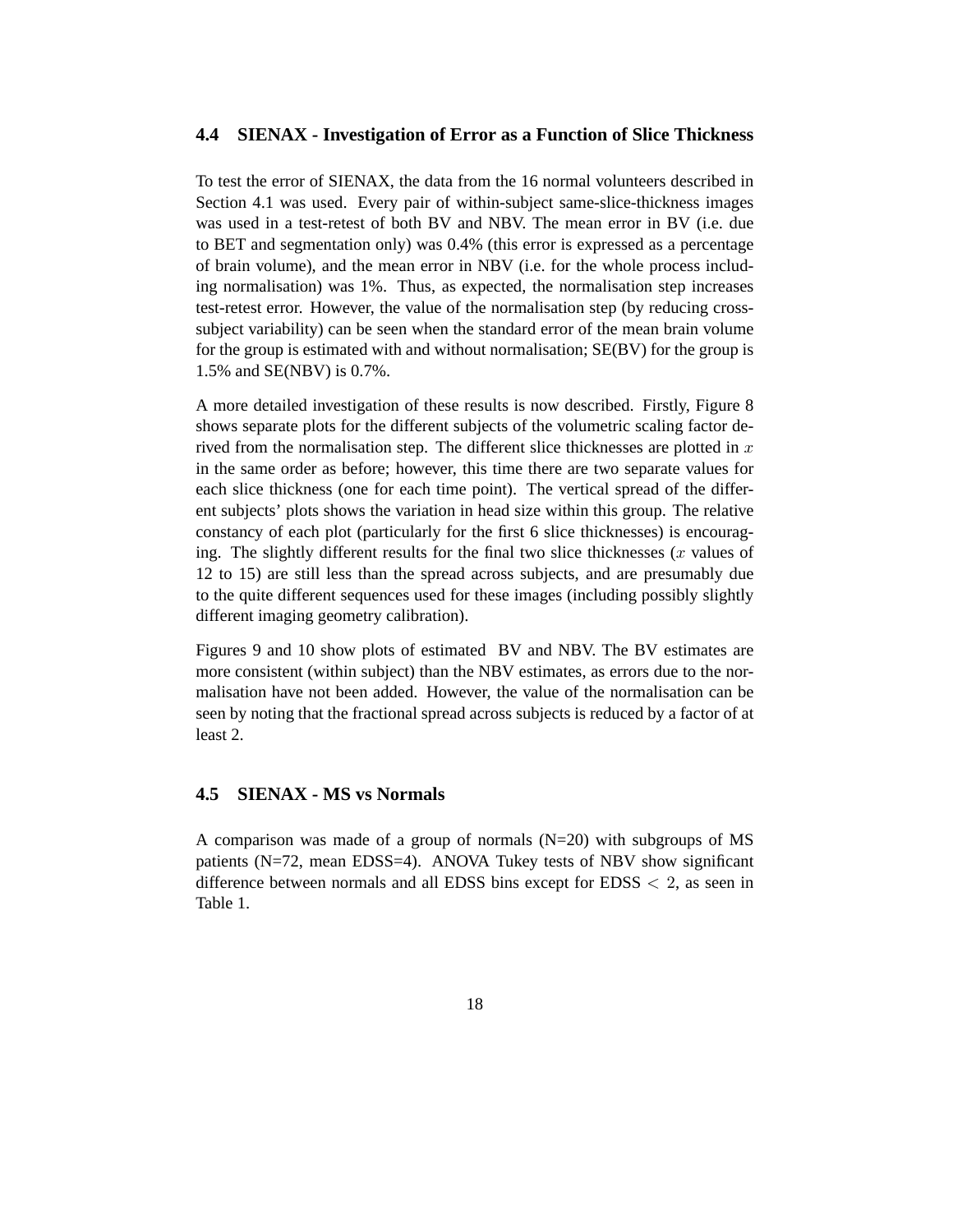

Figure 8: Plots (one plot for each subject) of volumetric scaling factor  $(y)$  derived from normalisation vs different slice thicknesses  $(x)$ .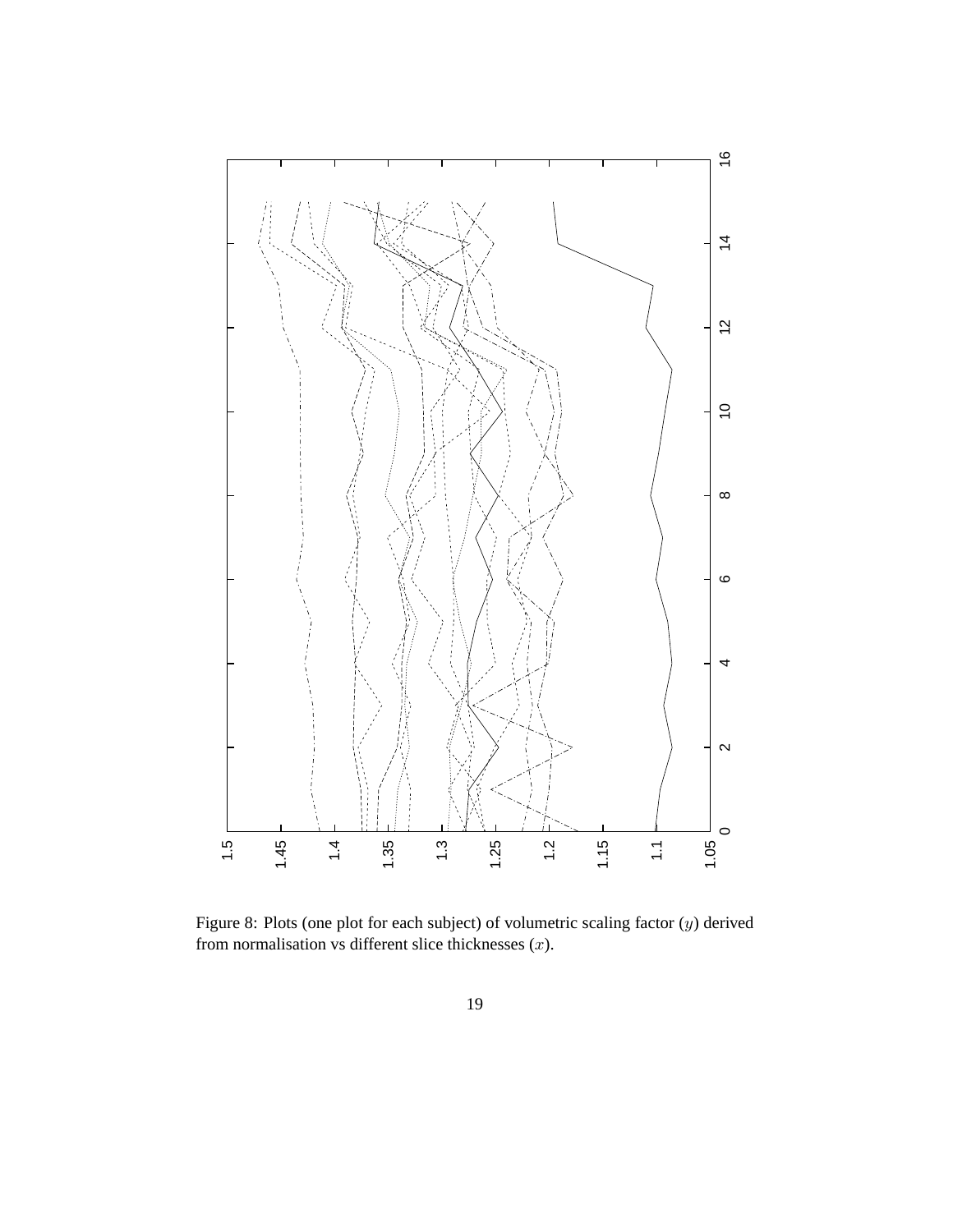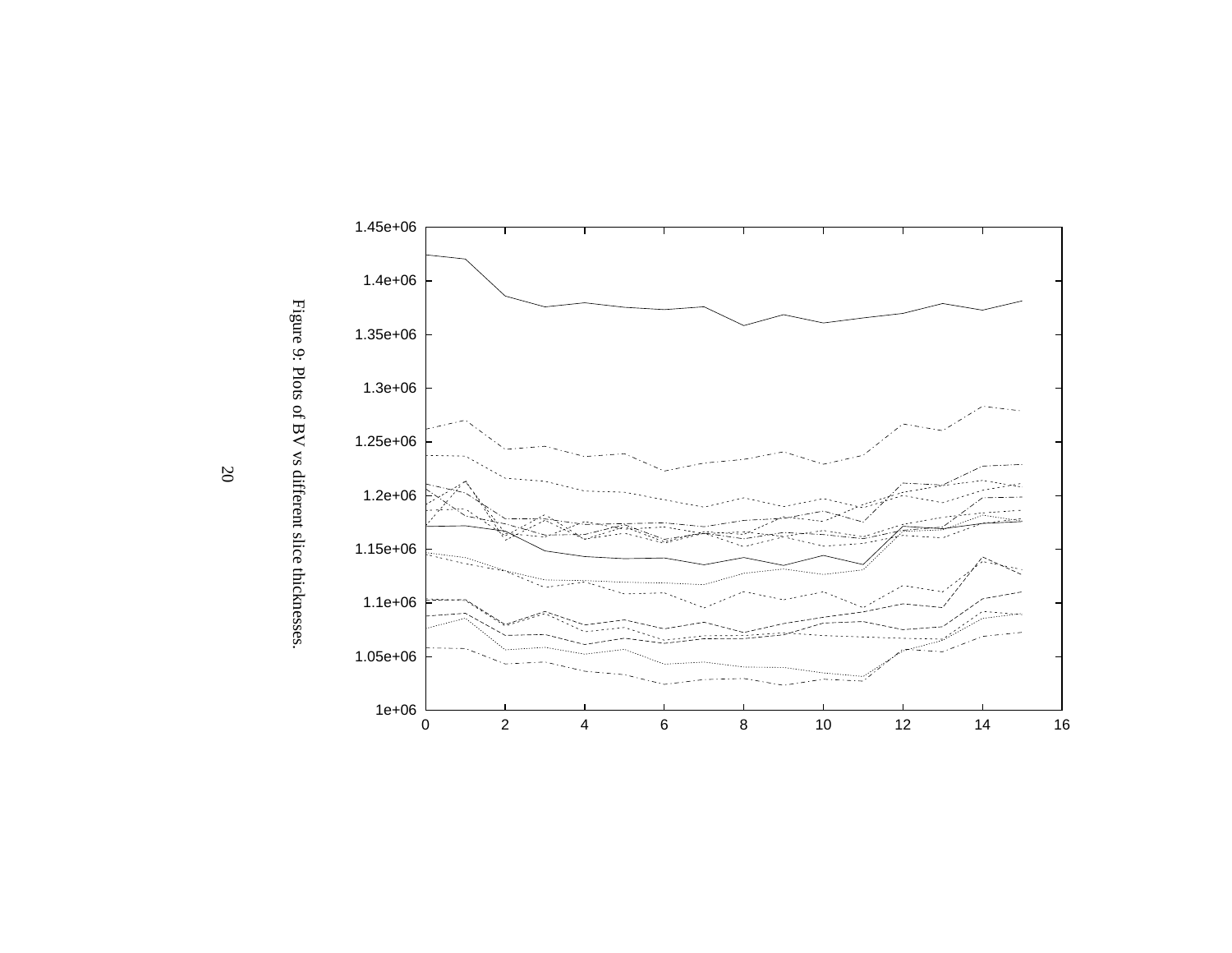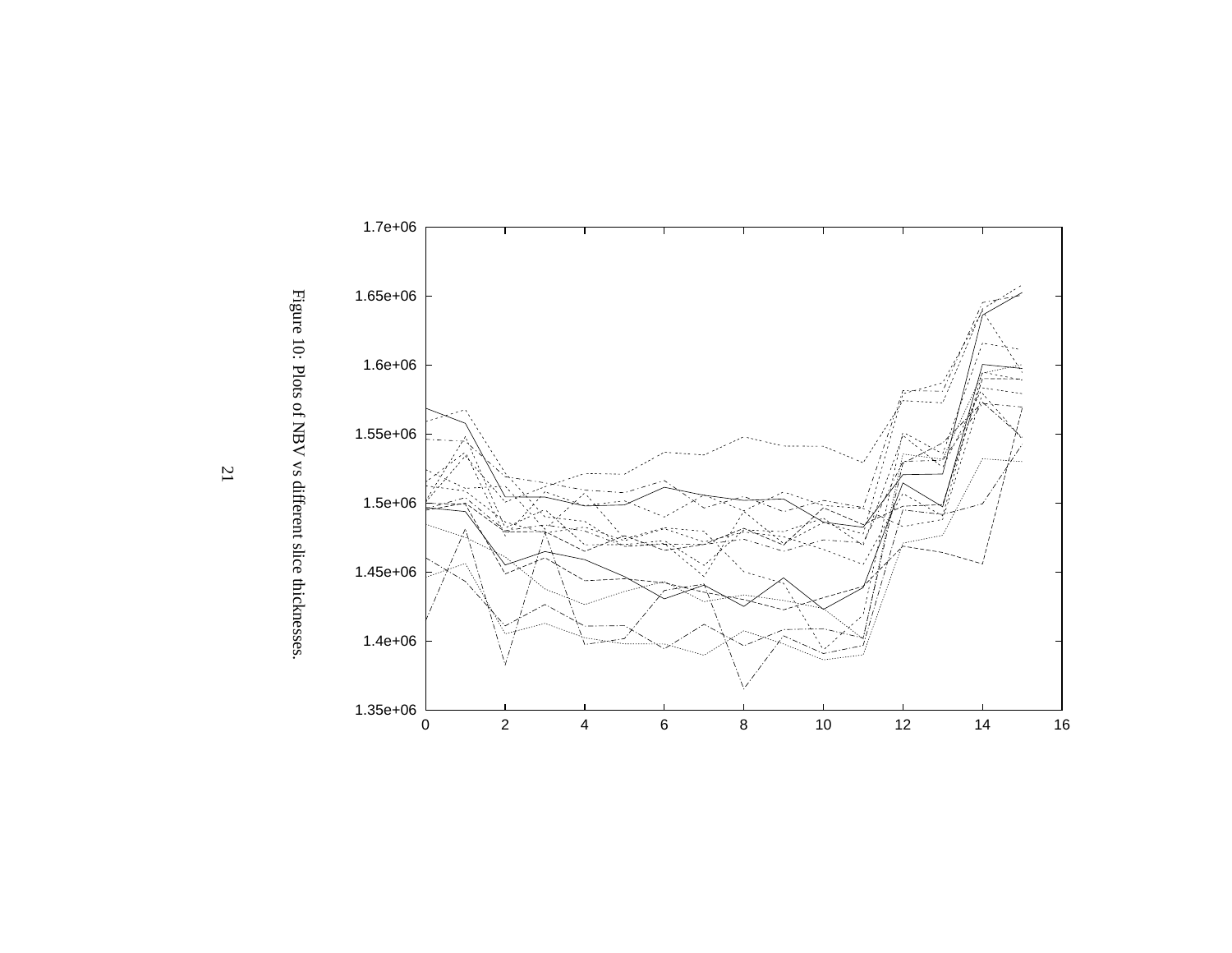## **4.6 SIENAX - Extreme Parenchyma Loss**

Figure 11 shows the SIENAX output for an epilepsy patient following frontal lobe surgery. SIENAX has successfully coped with both the brain extraction and tissue segmentation. The NBV for this patient is estimated at  $1.26 * 10^6$  mm<sup>3</sup> (compared with  $1.45 * 10^6$  mm<sup>3</sup> in a relevant control group.)



Figure 11: SIENAX output for an epilepsy patient following frontal lobe surgery.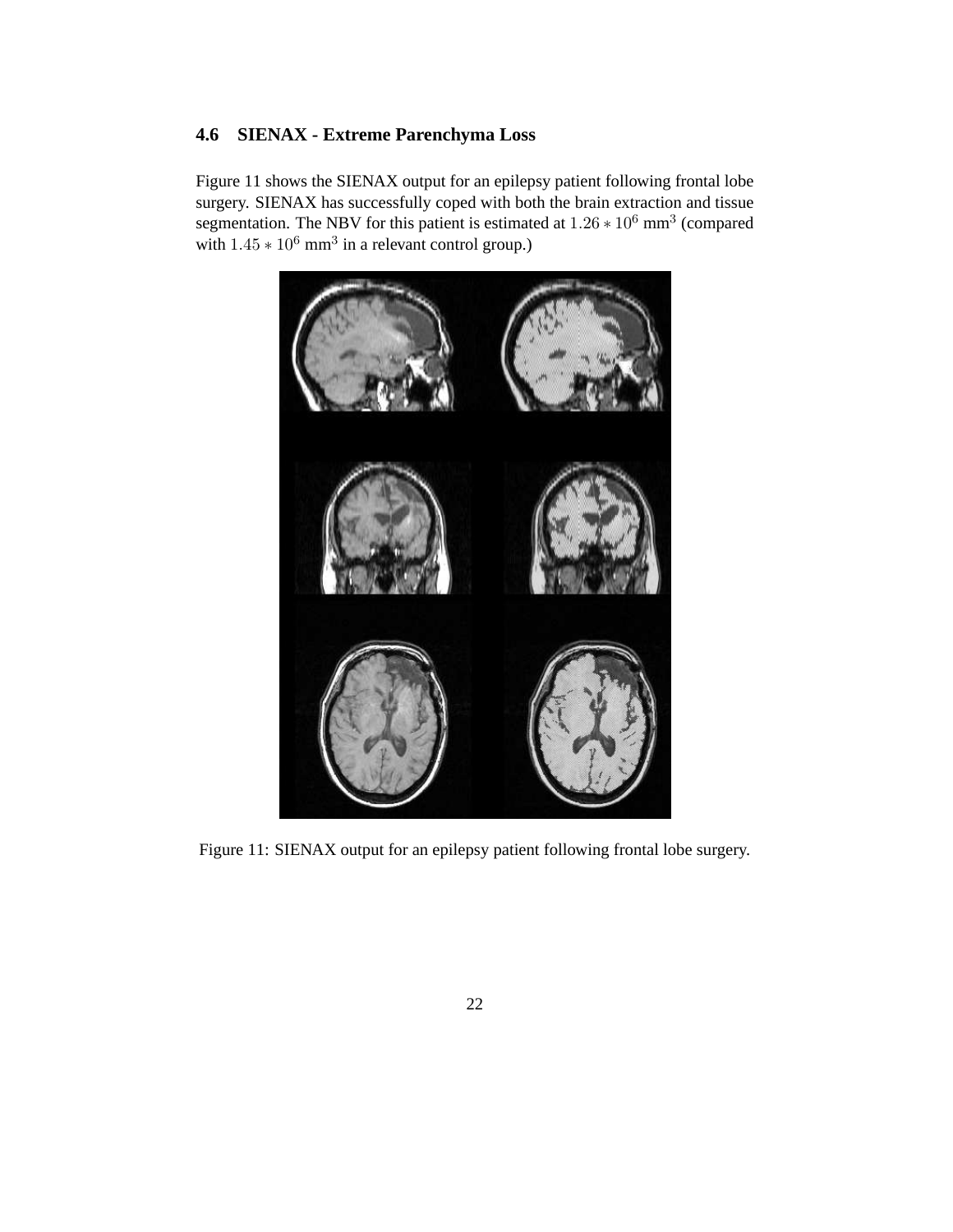#### **4.7 SIENAX - Further Investigation of Error and Age-Dependency**

A different study of 19 normals (3mm slice thickness T1-weighted images) was processed by SIENAX. Figure 12 shows a plot of NBV vs date-of-birth. Again,



Figure 12: NBV vs date-of-birth for 19 normals.

the standard error of the NBV is approximately 0.7%, and the estimated atrophy rate for these normals is 0.2%p.a.

Other data sets used to test error in SIENAX results have given lower mean errors than the 1% found with these two data sets, up to a factor of 2.

# **5 Conclusion**

This paper presents SIENA, a fully automated method of longitudinal (temporal) brain change analysis, and an extension to a new method, SIENAX, for crosssectional (single time point) analysis. SIENA is useful, for example, for longitudinal studies where maximal sensitivity to change over time is required. SIENAX is useful, for example, for differentiating two groups of subjects on the basis of single time point brain size measurement.

The methods are fully automated, robust and accurate: 0.15% brain volume change error (longitudinal) and 0.5-1% brain volume accuracy for single-time point (cross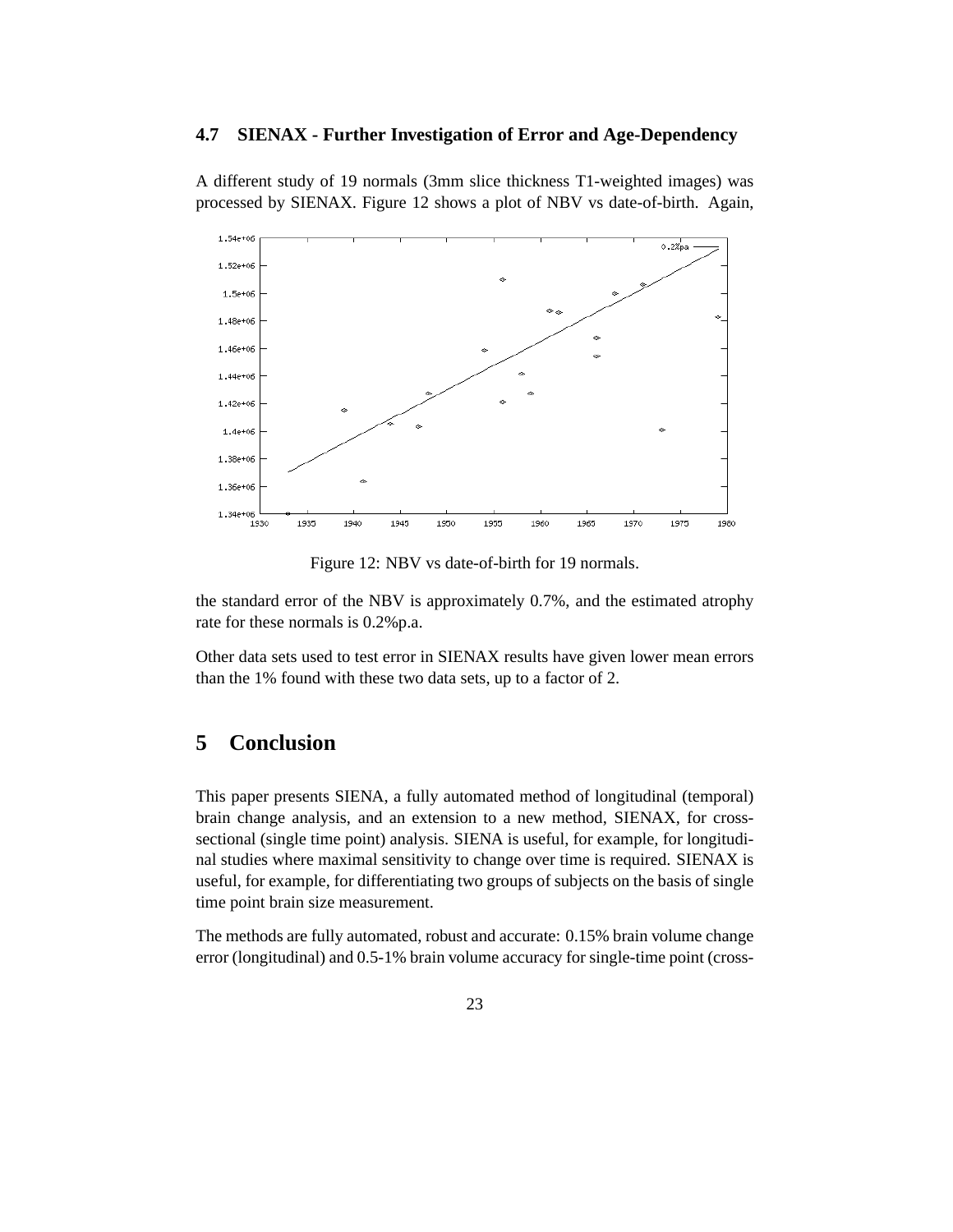sectional).

The SIENA and SIENAX software is freely available as part of the FMRIB Software Library (FSL) from the www.fmrib.ox.ac.uk/fsl website.

## **6 Acknowledgements**

SMS and PMM acknowledge funding from the MRC (UK) to support the FMRIB centre; MJ and NDS were funded by the EC Biomed II programme (MICRODAB).

# **References**

- [1] A. Evans, L. Collins, C. Holmes, T. Paus, D. MacDonald, A. Zijdenbos, A. Toga, P. Fox, J. Lancaster, and J. Mazziota. A 3D probabilistic atlas of normal human neuroanatomy. In *Third Int. Conf. on Functional Mapping of the Human Brain*, page 349, 1997.
- [2] A.C. Evans, D.L. Collins, and C.J. Holmes. Computational approaches to quantifying human neuroanatomical variability. In J.C. Mazziotta and A.W. Toga, editors, *Brain Mapping: The Methods*, pages 343–361. Academic Press, 1996.
- [3] E. Fisher, R.M. Cothren, J.A. Tkach, T.J. Masaryk, and F. Cornhill. Knowledge-based 3D segmentation of the brain in MR images for quantitative multiple sclerosis lesion tracking. In *SPIE Proc. Medical Imaging: Image Processing*, pages 19–25, 1997.
- [4] N.C. Fox and P.A. Freeborough. Brain atrophy progression measured from registered serial MRI: Validation and application to Alzheimer's disease. *Journal of Magnetic Resonance Imaging*, 7:1069–1075, 1997.
- [5] N.C. Fox, P.A. Freeborough, and M.N. Rossor. Visualisation and quantification of rates of atrophy in Alzheimer's disease. *The Lancet*, 348:94–97, july 1996.
- [6] P.A. Freeborough and N.C. Fox. The boundary shift integral: An accurate and robust measure of cerebral volume changes from registered repeat MRI. *IEEE Trans. on Medical Imaging*, 16(5):623–629, 1997.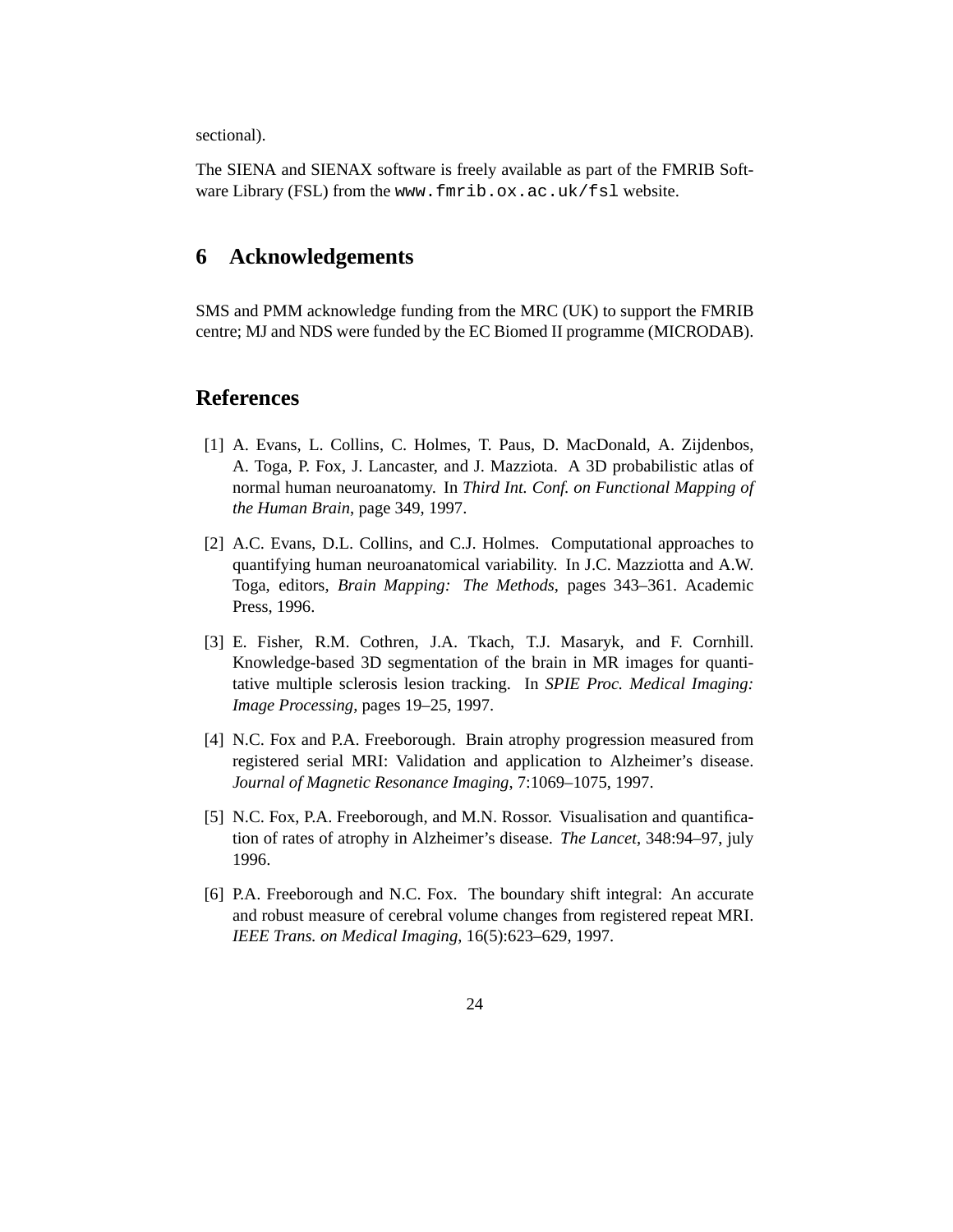- [7] P.A. Freeborough, R.P. Woods, and N.C. Fox. Accurate registration of serial 3D MR brain images and its application to visualizing change in neurodegenerative disorders. *Journal of Computer Assisted Tomography*, 20(6):1012– 1022, 1996.
- [8] Y Ge, R J Grossman, J K Udupa, L Wei, L J Mannon, M Polansky, and D L Kolson. Longitudinal quantitative analysis of brain atrophy in relapsingremitting and secondary-progressive multiple sclerosis. In *International Soc. of Magnetic Resonance in Medicine*, 1999.
- [9] J.V. Hajnal, N. Saeed, A. Oatridge, E.J. Williams, I.R. Young, and G.M. Bydder. Detection of subtle brain changes using subvoxel registration and subtraction of serial MR images. *Journal of Computer Assisted Tomography*, 19(5):677–691, 1995.
- [10] J.V. Hajnal, N. Saeed, E.J. Soar, A. Oatridge, I.R. Young, and G.M. Bydder. A registration and interpolation procedure for subvoxel matching of serially acquired MR images. *Journal of Computer Assisted Tomography*, 19(2):289– 296, 1995.
- [11] M. Jenkinson and S.M. Smith. A global optimisation method for robust affine registration of brain images. *Medical Image Analysis*, 5(2):143–156, June 2001.
- [12] L. Lemieux, U.C. Wieshmann, N.F. Moran, D.R. Fish, and S.D Shorvon. The detection and significance of subtle changes in mixed-signal brain lesions by serial MRI scan matching and spatial normalization. *Medical Image Analysis*, 2(3):227–242, 1998.
- [13] W E Reddick, J O Glass, and J W Langston. A non-invasive MRI measure of subtle longitudinal volume changes in brain. In *International Soc. of Magnetic Resonance in Medicine*, 1999.
- [14] R. A. Rudick, E. Fisher, J. C. Lee, J. Simon, and L. Jacobs. Use of the brain parenchymal fraction to measure whole brain atrophy in relapsing-remitting MS. *Neurology*, 53(8):1698–704, Nov 1999.
- [15] S.M. Smith. Robust automated brain extraction. In *Sixth Int. Conf. on Functional Mapping of the Human Brain*, page 625, 2000.
- [16] S.M. Smith. Robust automated brain extraction. *NeuroImage*, 2000. submitted.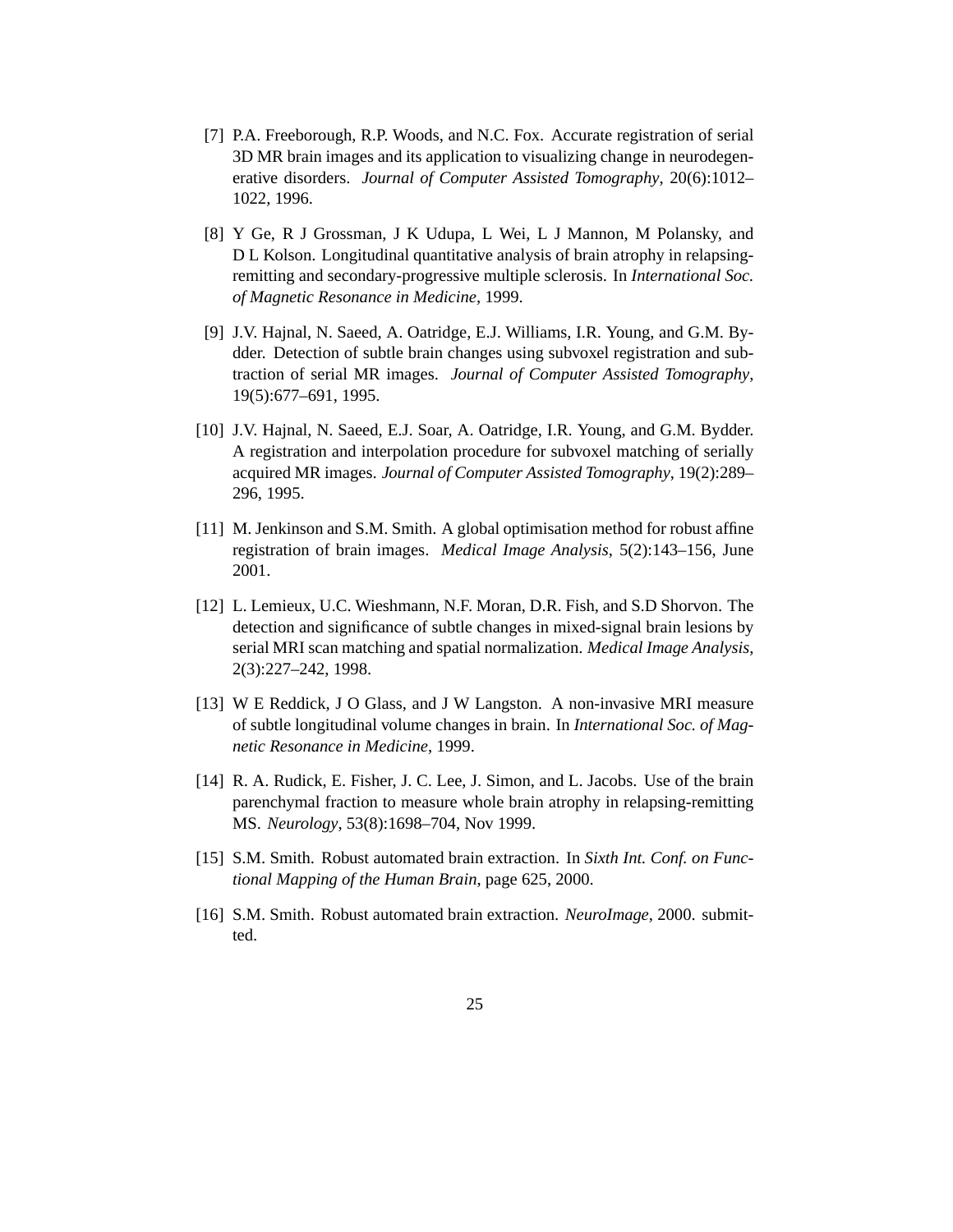- [17] S.M. Smith, N. De Stefano, M. Jenkinson, and P.M. Matthews. Normalised accurate measurement of longitudinal brain change. *Journal of Computer Assisted Tomography*, 25(3):466–475, May/June 2001.
- [18] Y. Zhang, M. Brady, and S. Smith. Segmentation of brain MR images through a hidden Markov random field model and the expectation maximization algorithm. *IEEE Trans. on Medical Imaging*, 20(1):45–57, 2001.